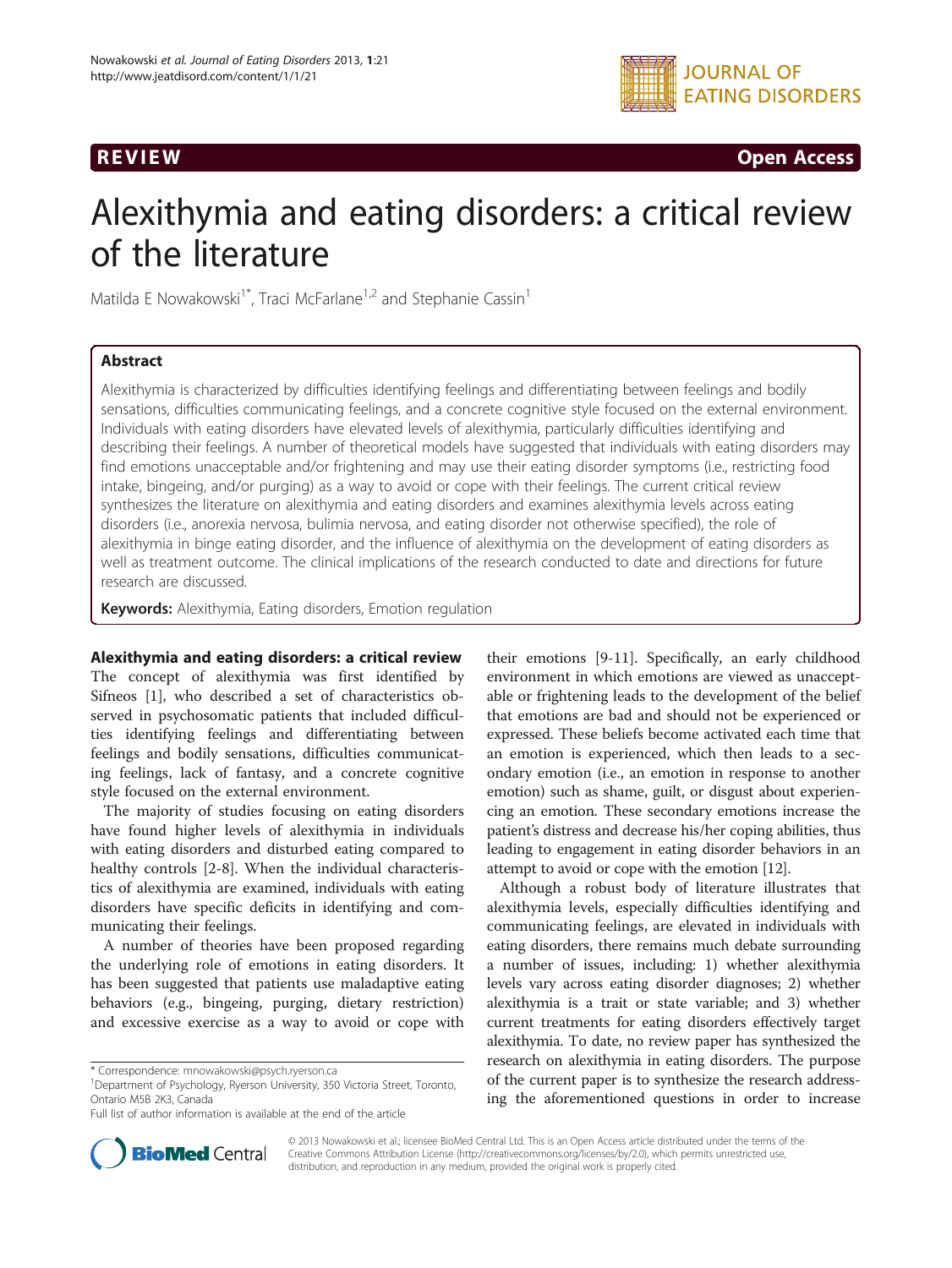theoretical knowledge of alexithymia and eating disorders and enhance clinical interventions.

# Methods

A systematic review of the literature on alexithymia and eating disorders was conducted in September 2012 using PsycInfo. The following search terms were used in four literature searches: "alexithymia" and "anorexia nervosa", "bulimia nervosa", "eating disorders", or "binge eating disorder". The literature searches were limited to articles focusing on adolescents and adults that were published in peer-reviewed journals after January 1, 1988, and were written in English. We limited our search to articles published in 1988 or later as 1988 is the publication year of the first version of the Toronto Alexithymia Scale [[13\]](#page-11-0). Our systematic review was limited to studies using the Toronto Alexithymia Scale, the most widely used and well-established measure of alexithymia, in order to facilitate comparisons across studies. This initial search identified 198 articles. The reference list of each article was subsequently examined for relevant articles that may have been omitted by PsycInfo, which resulted in 3 more articles being identified. After eliminating duplicates, 119 articles were identified. The article abstracts were then reviewed and coded for the following criteria: 1) one of the three versions of the Toronto Alexithymia Scale was used to assess alexithymia; 2) the study included clinical or non-clinical adolescent and/or adult participants with disturbed eating; 3) the study focused on identifying and/or explaining group differences in

alexithymia levels; and 4) the study had a quantitative experimental design. Consistent with the continuum perspective of eating behaviors [\[14](#page-11-0)], studies including both clinical and non-clinical samples were included in the current review to provide a more complete picture of the research on alexithymia and disordered eating. This initial review of the abstracts resulted in 58 articles being excluded (5 did not use one of the versions of the TAS, 23 did not focus on eating disorders, 5 did not have a quantitative experimental design, and 27 did not address group differences or the role of alexithymia in eating disorders). After reviewing the full articles, two more articles were excluded as they did not use one of the three versions of the TAS to assess alexithymia levels. This resulted in 59 articles being included in the qualitative synthesis of the current review paper. The process of article selection is outlined in Figure 1.

#### Measurement of alexithymia

The Toronto Alexithymia Scale (TAS) is the most widely used self-report measure of alexithymia. It was originally developed by Bagby and colleagues in 1988 and has since undergone two revisions (TAS-R and TAS-20). The original version of the TAS consisted of 26 items that were reduced to 4 factors: 1) difficulties identifying feelings and differentiating between feelings and bodily sensations (e.g., "I have feelings that I can't quite identify"); 2) difficulties describing feelings (e.g., "People tell me to describe my feelings more"); 3) lack of fantasy (e.g., "I daydream rarely"); and 4) externally-oriented thinking

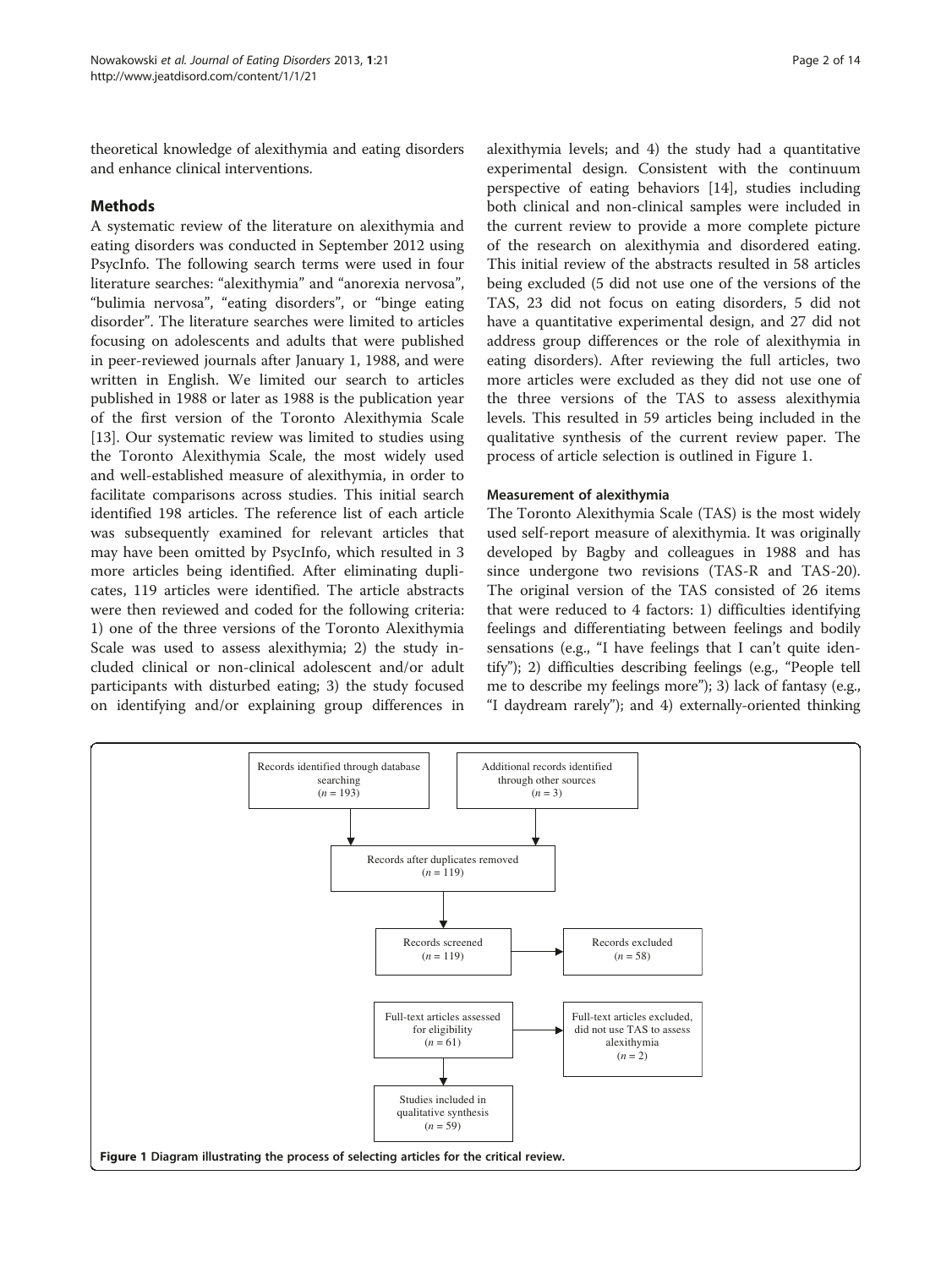(e.g., "Knowing the answers to problems is more important than knowing the reasons for the answers") [\[13](#page-11-0)]. The psychometric properties of the original TAS had a number of limitations, including susceptibility to social desirability response biases and low item-total correlations for the lack of fantasy factor, which lead to the creation of a 23 item revised version (TAS-R) [[15](#page-11-0)]. However, the TAS-R [[15](#page-11-0)] had an unstable factor structure such that the difficulties identifying and describing feelings factors collapsed into one single factor. As well, the majority of the lack of fantasy items still showed poor item-total correlations. As a result, in the second revision of the TAS (TAS-20) [[16](#page-11-0)], the items for the lack of fantasy factor were eliminated and the items for the identifying and describing feelings factors were modified. The final scale consisted of 20 items and 3 factors: 1) difficulties identifying feelings and differentiating between feelings and bodily sensations (e.g., "I am often confused about what emotion I am feeling"); 2) difficulties describing feelings (e.g., "It is difficult for me to find the right words for my feelings"); and 3) externallyoriented thinking (e.g., "I prefer to just let things happen rather than to understand why they turned out that way"). Based on empirically determined cut-off scores, individuals who score 61 or higher on the TAS-20 are identified as alexithymic [[16\]](#page-11-0). Therefore, alexithymia can be assessed on both a continuous and a categorical basis.

The majority of studies using patient and non-patient samples have replicated the 3-factor structure of the TAS-20 [\[16](#page-11-0)-[20\]](#page-12-0), although some studies using patient samples have found a 2-factor structure, with the difficulties identifying and difficulties describing feelings factors comprising a single factor [\[21,22](#page-12-0)]. The internal consistencies for the difficulties identifying feelings and difficulties describing feelings factors have been in the acceptable range across numerous studies [[17](#page-11-0)[-20\]](#page-12-0). In contrast, the internal consistency for the externally oriented thinking factor has been low [[17](#page-11-0)[-20](#page-12-0)]. Studies using non-clinical samples have demonstrated good test-retest reliability for all factors, although no studies have examined a time-span longer than 3 months [\[16,17,19\]](#page-11-0). Thus, although the TAS-20 appears to be a psychometrically sound measure, it is important to note its psychometric limitations, notably the low internal consistency for the externally oriented thinking factor and the absence of studies investigating its test-retest reliability in clinical samples.

#### Is alexithymia elevated in individuals with eating disorders compared to controls?

To date, 24 studies have investigated whether alexithymia is elevated in individuals with eating disorders using one of the three versions of the Toronto Alexithymia Scale. See Table [1](#page-3-0) for a summary of the studies. Across studies, significantly more eating disorder patients are categorized as alexithymic compared to healthy community controls [[4,5,8](#page-11-0)[,23](#page-12-0)-[34](#page-12-0)]. When examining alexithymia as a continuous measure, studies have shown that individuals with eating disorders have higher total alexithymia scores as well as higher scores on two out of three factors: 1) Difficulties identifying feelings and differentiating between feelings and bodily sensations, and 2) Difficulties describing feelings [[2,4,5](#page-11-0),[24](#page-12-0)-[28,30](#page-12-0)-[43](#page-12-0)]. Studies have generally not reported differences between individuals with eating disorders and healthy community controls on externally oriented thinking (but see [[30,42\]](#page-12-0)), although this may be a reflection of the poor internal consistency for the externally oriented thinking factor. In sum, a robust body of research illustrates that individuals with eating disorders show specific deficits in identifying and describing affective states compared to healthy community controls.

# Is alexithymia elevated in nonclinical samples with disturbed eating?

Studies conducted with nonclinical undergraduate samples have found that higher levels of eating disorder behaviors (e.g., bingeing, purging, dietary restriction, excessive exercise) are associated with higher scores on the difficulties identifying feelings and difficulties describing feelings factors of the TAS/TAS-R/TAS-20 [[3,6,7,](#page-11-0)[48-55](#page-12-0)]. In general, no relations have been found between eating disorder behaviors and the externally oriented thinking factor on the TAS/TAS-R/TAS-20. This pattern of results is consistent with the pattern found for clinical samples, providing further support that individuals with eating disturbances experience difficulties with identifying and communicating emotions.

# Is the relation between alexithymia and eating disorders accounted for by general distress?

Clinical studies investigating the relation between eating disorder behaviors and alexithymia when controlling for general distress (i.e., anxiety and depression) have generated mixed results. Some studies have found that group differences on difficulties identifying and describing feelings disappear when general distress is controlled for [[4,](#page-11-0)[25,30,36,39\]](#page-12-0). For instance, using a female sample of 40 outpatients with DSM-IV eating disorders (i.e., AN-R, AN-B/P, and BN), 19 of who also had comorbid major depressive disorder, and a sample of 20 healthy control females, Gilboa-Schechtman and colleagues [[36\]](#page-12-0) found that patients with eating disorders reported significantly higher scores on the TAS-20 difficulties identifying and difficulties describing feelings factors compared to the healthy controls. However, group differences disappeared when analyses controlled for both depression and anxiety.

In contrast, other studies have found that individuals with eating disorders continue to exhibit elevated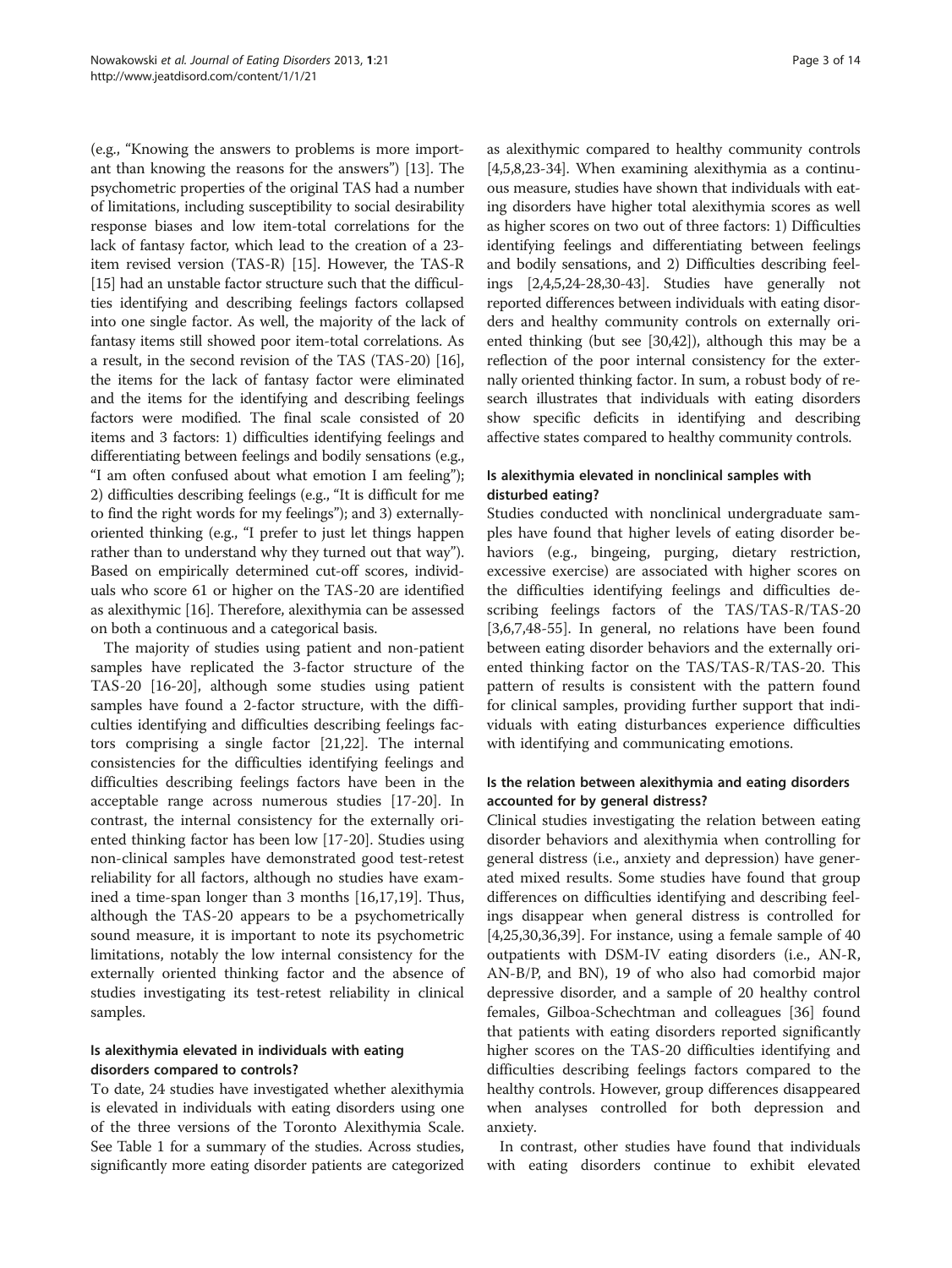| <b>Authors</b>                       |          |                  | Year Diagnostic Tool Sample Characteristics                                  | Alexithymia Results<br>Measure |                                                                                                                                                                                                                                   |
|--------------------------------------|----------|------------------|------------------------------------------------------------------------------|--------------------------------|-----------------------------------------------------------------------------------------------------------------------------------------------------------------------------------------------------------------------------------|
| Beales & Dolton                      | 2000 EDI |                  | Females, outpatient, 17-46 years old, AN-R (26), BN (29),<br>recovered (24)  | <b>TAS-20</b>                  | Alexithymic: BN (83%), AN-R (65%), recovered (33%)                                                                                                                                                                                |
| Berthoz et al.                       | 2007     | <b>MINI</b>      | Females, AN-R (50), AN-B/P (5), BN (20)                                      | <b>TAS-20</b>                  | No group differences on TAS-20 scores                                                                                                                                                                                             |
| Bourke et al.                        | 1992     | <b>DSM-III-R</b> | Females, outpatient, AN-R (30), AN-B/P (18), HC (30)                         | <b>TAS</b>                     | Alexithymic: AN (77.1%), HC (6.7%); TAS Total: AN > HC                                                                                                                                                                            |
| Bydlowski et al.                     | 2005     | DSM-IV           | Females, outpatient, AN-R (18), AN-B/P (15),<br>BN (37), HC (70)             | <b>TAS-20</b>                  | Alexithymic: EDs (60%), HC (30%); TAS-20 Total: EDs > HC, no<br>differences between EDs, group differences disappeared when<br>controlling for depression but not when controlling for anxiety                                    |
| Carano et al.                        | 2006     | DSM-IV           | Males and females, outpatient, obese $+$ BED (101)                           | <b>TAS-20</b>                  | Alexithymic: 39.6%                                                                                                                                                                                                                |
| Corcos et al.                        | 2000     | DSM-IV           | Males and females, outpatient, AN-R (21), AN-B/P (11),<br>BN (32), HC (74)   | <b>TAS-20</b>                  | TAS Total: EDs > HC, AN > BN, group differences between<br>AN and BN disappeared when controlling for depression                                                                                                                  |
| Cochrane et al.                      | 1993     | <b>DSM-III-R</b> | Females, outpatient, AN (19), BN (52), AN + BN (18),<br>EDNOS (25), HC (370) | <b>TAS</b>                     | TAS Total Score: EDs > HC, no differences between EDs                                                                                                                                                                             |
| de Groot                             | 1995     | DSM-III-R        | Females, day hospital program, BN (31), HC<br>(female nurses; 20)            | <b>TAS</b>                     | Alexithymic: BN (61.3%), HC (5%), TAS Total, DIF, DDF: BN > HC,<br>group differences for TAS Total and DIF remained when<br>controlling for depression                                                                            |
| De Panfilis et al.                   | 2003     | DSM-IV           | Females, outpatient, AN-R (4), AN-B/P (12),<br>BN (20), BED (28), HC (68)    | <b>TAS-20</b>                  | Alexithymic: EDs (14.4%), HC (1.6%); TAS-20 Total, DIF: EDs > HC                                                                                                                                                                  |
| de Zwaan et al.                      | 1995     | DSM-IV           | Males and females, outpatient, obese + BED (83),<br>obese + no BED $(99)$    | <b>TAS</b>                     | TAS Total: no group differences                                                                                                                                                                                                   |
| Deborde et al.                       | 2008     | <b>MINI</b>      | Females, AN-R (10), AN-B/P (7), BN (30), HC (253)                            | <b>TAS-20</b>                  | Alexithymic: EDs (53.2%), HC (13.83%)                                                                                                                                                                                             |
| Eizaguirre et al.                    | 2004     | DSM-IV           | Females, AN-R (25), AN-BP (44), BN (82), HC (43)                             | <b>TAS-20</b>                  | Alexithymic: AN-R (56%), AN-B/P (68.2%), BN (47%), HC (2.3%),<br>TAS-20 Total, DIF, DDF, EOT: EDs > HC, DIF: AN-B/P > BN, AN-R,<br>EOT: BN > AN-B/P, group differences disappeared when controlling<br>for depression and anxiety |
| Gilboa-Schechtman et al. 2006 DSM-IV |          |                  | Females, outpatient, AN (20), BN (20), HC (20)                               | <b>TAS-20</b>                  | TAS-20 DIF, DDF: EDs > HC, DDF scores: AN > BN, group<br>differences disappeared when controlling for distress                                                                                                                    |
| Guttman et al.                       | 2002     | <b>DSM-III-R</b> | Females, outpatient, AN-R (34), HC (33)                                      | <b>TAS-20</b>                  | TAS-20 Total, DIF, DDF: $AN-R > HC$                                                                                                                                                                                               |
| Jimerson et al.                      | 1994     | DSM-III-R        | Females, outpatient, BN (20), HC (20)                                        | <b>TAS</b>                     | Alexithymic: BN (40%), HC (0%); TAS Total, DIF, DDF: BN > HC,<br>group differences disappeared for DDF when controlling for<br>anxiety and depression                                                                             |
| Lawson et al.                        | 2008     | DSM-IV           | Females, outpatient, AN (11), BN (21), EDNOS (38)                            | <b>TAS-20</b>                  | TAS-20 Total, DIF, DDF: no group differences                                                                                                                                                                                      |
| Montebarocci et al.                  | 2006     | DSM-IV           | Females, outpatient, AN-R (18), BN (16), HC (18)                             | <b>TAS-20</b>                  | Alexithymic: AN-R (50%), BN (56%), HC (22%); TAS-20 Total: AN-R,<br>$BN > HC$ , DIF: BN, AN-R > HC, EOT: AN-R > BN, HC, group differences<br>disappeared when controlling for anxiety and depression                              |
| Nandrino et al.                      | 2006     | DSM-IV           | Females, inpatient, AN-R (25), HC (25)                                       | <b>TAS-20</b>                  | TAS-20 Total: $AN-R > HC$                                                                                                                                                                                                         |
| Parling et al.                       | 2010     | DSM-IV           | Females, outpatient, AN (35), HC (34)                                        | <b>TAS-20</b>                  | TAS-20 DIF, DDF: AN > HC, group differences disappeared when<br>controlling for anxiety and depression                                                                                                                            |

# <span id="page-3-0"></span>Table 1 Studies investigating alexithymia in clinical samples of patients with anorexia nervosa, bulimia nervosa, and binge eating disorder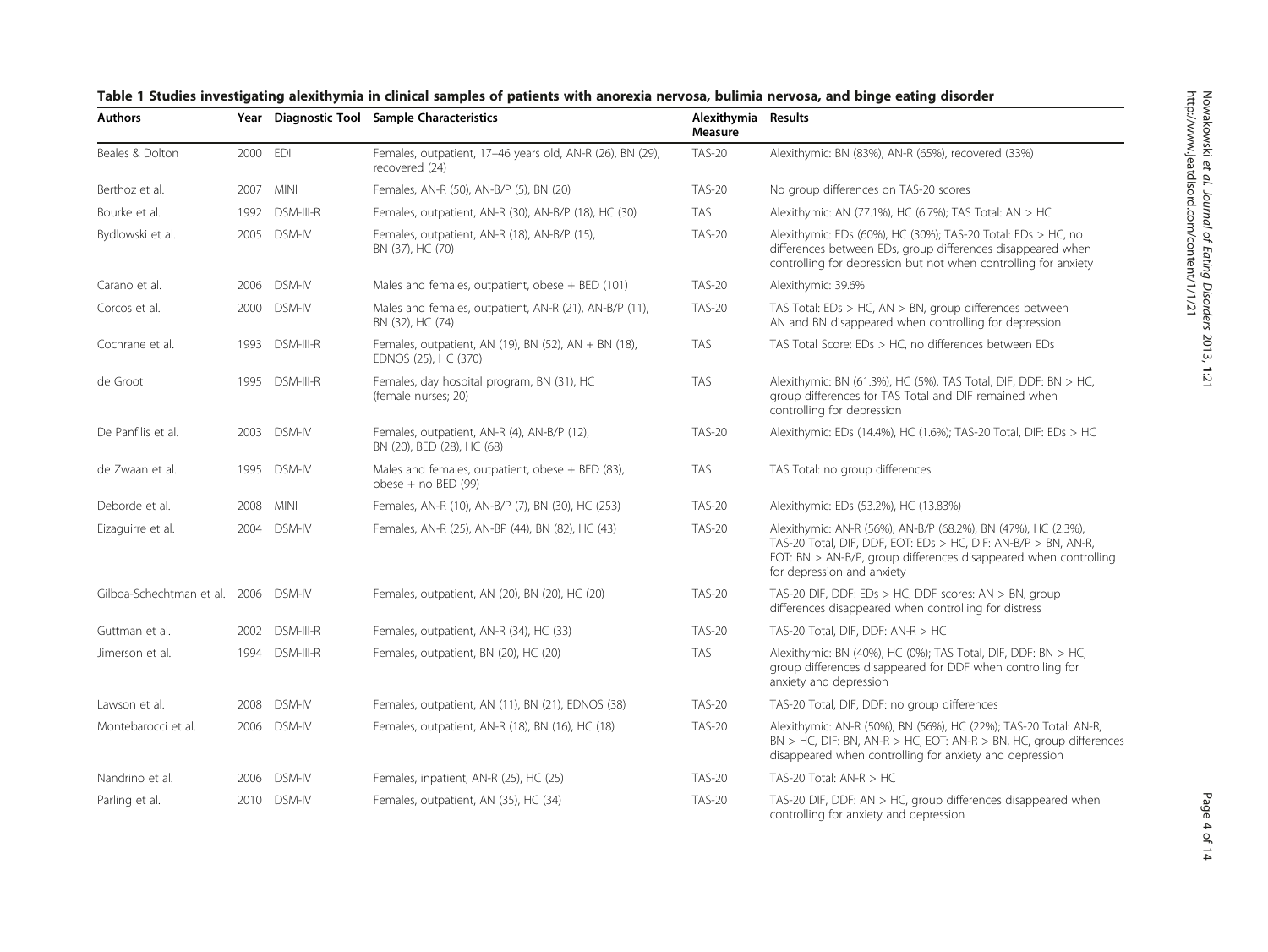| Pascual et al.            | 2011 | Self-report<br>questionnaires | Females, BN-P (17), BN-NP (17), nonspecific AN (22),<br>nonspecific BN (42)           | <b>TAS-20</b> | DDF: nonspecific AN > nonspecific BN, BN-NP                                                                                                                        |
|---------------------------|------|-------------------------------|---------------------------------------------------------------------------------------|---------------|--------------------------------------------------------------------------------------------------------------------------------------------------------------------|
| Pinaquy et al.            | 2003 | DSM-IV                        | Females, obese + BED (40), obese + no BED (129)                                       | <b>TAS-20</b> | TAS-20 Total, DIF, DDF: obese + BED > obese + no BED                                                                                                               |
| Rastam et al.             | 1997 | DSM-III-R                     | Males and females, AN-R (48), HC (51)                                                 | <b>TAS-20</b> | Alexithymic: AN-R (23%), HC (6%)                                                                                                                                   |
| Schmidt et al.            | 1993 | DSM-III-R                     | Females, outpatient, BN (93), AN-R (55), AN-B/P (25),<br>HC (48 females and 47 males) | <b>TAS</b>    | Alexithymic: AN-R (56%), AN-B/P (48%), BN (50%), HC (17.8%);<br>TAS Total: All $EDs > HC$ , AN-R $> BN$                                                            |
| Sexton et al.             | 1998 | DSM-IV                        | Females, inpatients, AN-R (15), AN-B/P (16), BN (22), HC (14)                         | <b>TAS</b>    | TAS Total: AN-R, AN-B/P > HC; DIF, DDF: AN-B/P, BN > HC;<br>DDF: $AN-R > BN$ ; after controlling for depression: TAS Total:<br>$AN-R > HC$ ; DDF: $AN-R > BN$ , HC |
| Sureda et al.             | 1999 | DSM-III-R                     | Females, outpatient, BN (35), HC hospital staff (35)                                  | <b>TAS-20</b> | Alexithymic: BN (51.4%), HC (6.3%); TAS-20 Total, DIF, DDF: BN > HC                                                                                                |
| Speranza et al.           | 2005 | DSM-IV                        | Females, outpatient, AN-R (105), AN-B/P (49),<br>BN (89), HC (279)                    | <b>TAS-20</b> | TAS-20 DIF, DDF: all EDs $>$ HC, when controlling for depression;<br>$DIF: BN > HC$ ; $DDF: AN-R > HC$                                                             |
| Taylor et al.             | 1996 | DSM-III-R                     | Females, outpatient, AN (48), HC hospital staff (30),<br>HC undergraduates (234)      | <b>TAS-20</b> | Alexithymic: AN (68.8%), HC hospital staff (3.3%), HC undergraduates<br>$(13.7%)$ ; TAS-20 Total, DIF, DDF: AN $>$ all HC groups                                   |
| Torres et al.             | 2011 |                               | Females, outpatient, AN-R (52), AN-B/P (28), HC (80)                                  | <b>TAS-20</b> | TAS-20 DIF, DDF, EOT: $AN > HC$                                                                                                                                    |
| Troop et al.              | 1995 | DSM-III-R                     | Females, outpatient, AN-R (29), AN-B/P (15), BN (83), HC (79)                         | <b>TAS</b>    | TAS Total, DIF: EDs > HC; lack of fantasy: AN-R > BN, HC                                                                                                           |
| Zeeck et al.              | 2011 | DSM-IV                        | Females, outpatient, BED (20), obese (23), HC (20)                                    | <b>TAS-20</b> | TAS-20 Total: BED > obese, HC                                                                                                                                      |
| Zonnevijlle-Bender et al. | 2002 | DSM-IV                        | Females, outpatient, AN (16), BN (8), EDNOS (6), HC (33)                              | <b>TAS-20</b> | Alexithymic: AN (60%), BN (50%), EDNOS (14%), HC (10%), TAS-20<br>Total: $EDs > HC$                                                                                |
| Zonnevijlle-Bender et al. | 2004 | DSM-IV                        | Females, AN-R (48), psychiatric control (anxiety and<br>depression; 21), HC (48)      | <b>TAS-20</b> | Alexithymic: AN (60%), psychiatric control (52%), HC (27%); TAS-20<br>Total, DIF, DDF: $AN > HC$                                                                   |

|  |  | Table 1 Studies investigating alexithymia in clinical samples of patients with anorexia nervosa, bulimia nervosa, and binge eating disorder (Continued) |
|--|--|---------------------------------------------------------------------------------------------------------------------------------------------------------|
|--|--|---------------------------------------------------------------------------------------------------------------------------------------------------------|

EDI = Eating Disorder Inventory [\[44](#page-12-0)]; MINI = The Mini-International Neuropsychiatric Interview [\[45](#page-12-0)]; DSM-III-R = Diagnostic Statistical Manual of Mental Disorders 3<sup>rd</sup> Edition Revised [[46\]](#page-12-0); DSM-IV = Diagnostic Statistical Manual of Mental Disorders 4<sup>th</sup> Edition [\[47\]](#page-12-0); AN-R = Anorexia Nervosa – Restricting Type; AN-B/P = Anorexia Nervosa – Bingeing/Purging Type; BN = Bulimia Nervosa; BED = Binge Eating Disorder; HC = healthy control; TAS = Toronto Alexithyma Scale 26-item Version [\[13](#page-11-0)]; TAS-20 = Toronto Alexithymia Scale 20-item Version [[16](#page-11-0)]; TAS Total = Toronto Alexithymia Scale Total Score; DIF = Toronto Alexithymia Scale Difficulties Identifying Feelings factor; DDF = Toronto Alexithymia Scale Difficulties Describing Feelings factor, EOT = Toronto Alexithymia Scale Externally Orienting Thinking factor.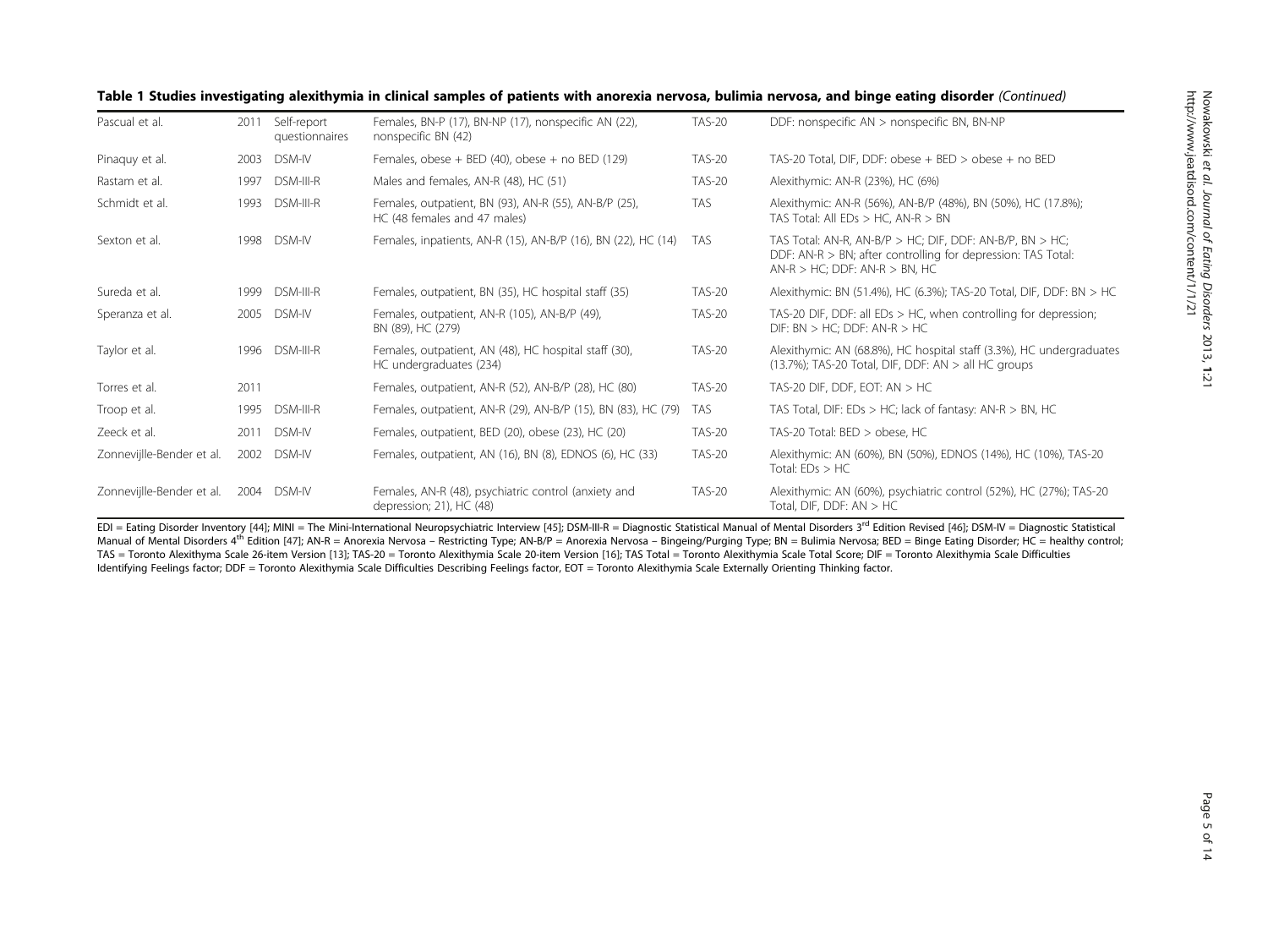alexithymia levels even when controlling for general distress [\[5](#page-11-0),[24,27,40,56](#page-12-0)]. For instance, controlling for depression levels, Bourke and colleagues [\[24](#page-12-0)] found significantly higher total alexithymia scores, as measured by the TAS, in a sample of 48 female outpatients who met DSM-III-R diagnostic criteria for AN compared to 30 female controls. Similarly, in a sample of 20 female outpatients who met DSM-III-R criteria for BN and 20 matched female controls, patients with BN had significantly higher scores on the TAS difficulties identifying and describing feelings factors as well as the TAS total score compared to matched female controls. When anxiety and depression were controlled, group differences remained for the total alexithymia score and the difficulties identifying feelings factor [[5\]](#page-11-0). A recent study by Rozenstein and colleagues [[56](#page-12-0)] found that depression explained group differences for the TAS-20 total score and the difficulties identifying feelings and difficulties describing feelings factor scores for patients with AN-R but not for patients with BN and AN-B/P. Rozenstein and colleagues [\[56](#page-12-0)] suggested that different mechanisms might underlie difficulties with identifying and communicating emotions for patients who restrict versus patients who engage in bingeing and purging behaviors. Specifically, while depression may directly contribute to difficulties with identifying and expressing emotions in patients who restrict, it may be the increased impulsivity and affective instability that underlies the affective difficulties of patients with bingeing and purging behaviors.

Our review of the literature on the role of depression in explaining group differences on alexithymia levels partially supports Rozenstein and colleagues' [\[56](#page-12-0)] proposal. Two of the studies that found that depression did not explain group differences in alexithymia levels focused solely on patients with BN [[5,](#page-11-0)[27\]](#page-12-0). Furthermore, although Eizaquirre and colleagues [\[4\]](#page-11-0) found that group differences on alexithymia levels disappeared when controlling for both depression and anxiety, when only depression was controlled for, group differences between the control group and the AN-B/P and BN groups for the difficulties identifying feelings factor remained. It should be noted, however, that both Bydlowski and colleagues [[25\]](#page-12-0) and Gilboa-Schechtman and colleagues [[36](#page-12-0)] failed to find any differences between patients who restricted and those who engaged in bingeing and purging behaviors after controlling for anxiety and depression levels. Further, using a sample of 53 female inpatients, Sexton and colleagues [\[40](#page-12-0)] found that after controlling for depression levels, only the AN-R group had significantly higher scores on the TAS total score and the difficulties communicating feelings factor compared to the control group.

As illustrated above, the findings for the role of anxiety and depression in accounting for group differences in

alexithymia are mixed. There is a need for further research to clarify this pattern of findings. One of the limitations to date is that many of the studies in this area fail to distinguish between patients with AN-R and patients with AN-B/P. This differentiation is important in order to further test Rozenstein and colleagues' [\[56](#page-12-0)] suggestions regarding the differential influence of depression on alexithymia in patients who restrict versus patients who engage in bingeing and purging behaviors. Furthermore, with the exception of a few studies [[5,](#page-11-0)[32,36,41\]](#page-12-0), most studies do not report comorbid diagnoses for participants, thus failing to differentiate between subclinical depressive and anxiety symptoms and comorbid major depressive disorder and anxiety disorders. Given the potential identified role of depression and anxiety in alexithymia symptoms, this important information should be included in future studies in order to better understand the role of anxiety and depression in alexithymia.

# Do levels of alexithymia differ amongst the eating disorder diagnoses?

While some studies have not reported significant differences in alexithymia levels across the eating disorders [[2,](#page-11-0)[25,43,57,58\]](#page-12-0), others have suggested that individuals with a diagnosis of AN experience higher levels of alexithymia [\[4](#page-11-0)[,26,31,36,59\]](#page-12-0). In one of the first studies to investigate differences between eating disorders, Schmidt and colleagues [[31](#page-12-0)] found that patients in the AN-R group reported significantly higher total alexithymia scores compared to patients in the AN-B/P and BN groups. Following these findings, a number of studies have examined group differences among eating disorders, further delineating alexithymia into its separate factors.

Three studies have found that individuals with AN report higher scores on the difficulties describing feelings factor compared to individuals with BN [\[36,40,59](#page-12-0)]. For instance, Pascual and colleagues [[59\]](#page-12-0) investigated group differences on the TAS-20 factors using a sample of 98 females divided into 4 groups: BN-purging type ( $n = 17$ ), BN-non purging type ( $n = 17$ ), nonspecific BN (met the majority of criteria for BN;  $n = 42$ ), and nonspecific AN (met the majority of criteria for AN;  $n = 22$ ). Participants in the nonspecific AN group reported significantly higher scores on the difficulties describing feelings factor compared to participants in the nonspecific BN group as well as the BN-non purging group. Participants in the BN-purging group had an intermediate profile such that their scores on difficulties describing feelings were lower than the nonspecific AN group but higher than the nonspecific BN group and the BN-non purging group. Similarly, Gilboa-Schechtman and colleagues [[36\]](#page-12-0) found that patients who met the DSM-IV criteria for AN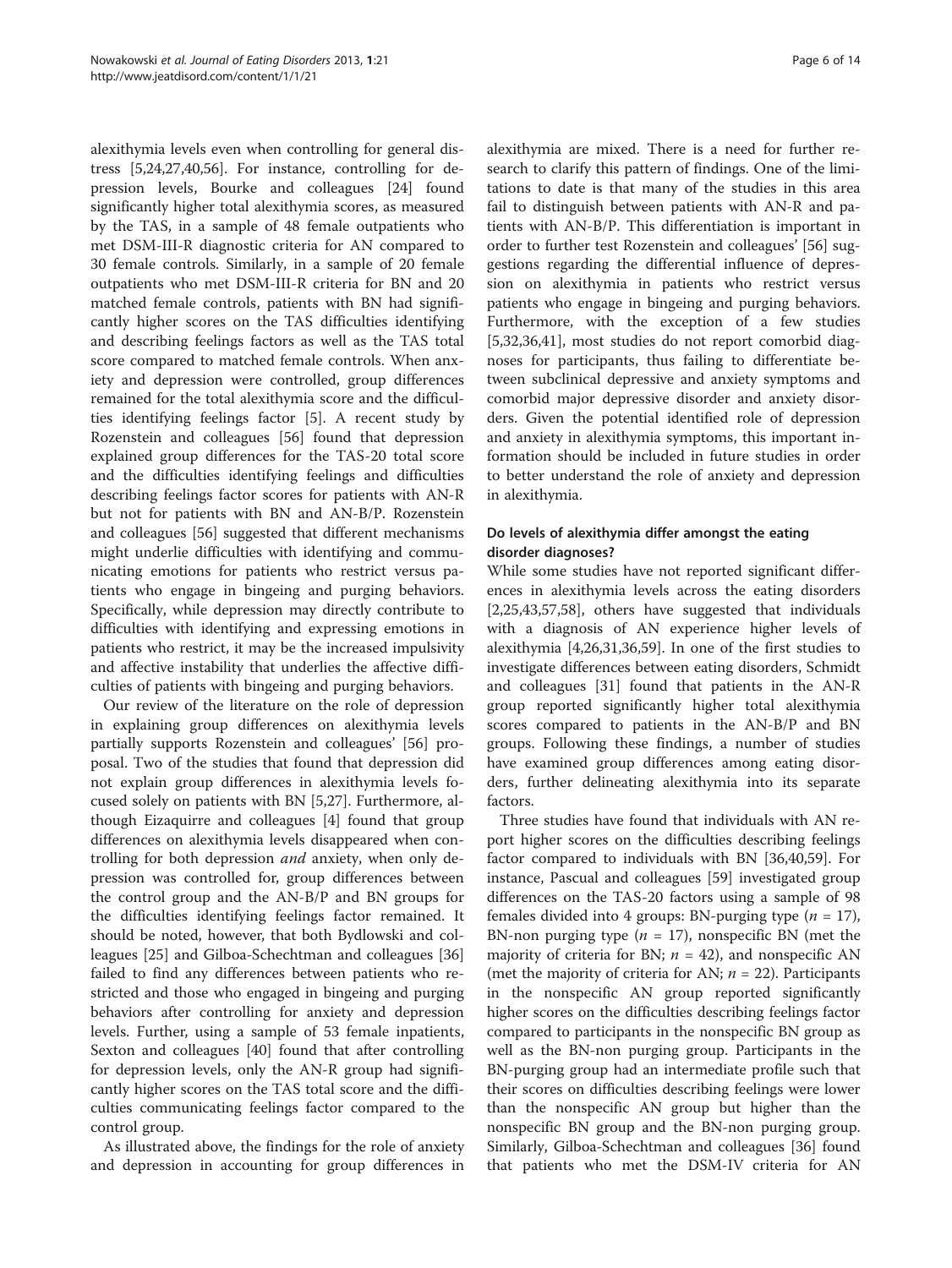reported significantly greater difficulties describing feelings compared to patients who met the criteria for BN. Based on the research to date, it appears that individuals with AN have elevated alexithymia levels, specific to difficulties expressing emotions, compared to individuals with BN.

#### Is alexithymia elevated in binge eating disorder?

Studies focusing on BED samples have generally found an association between alexithymia and BED symptom severity [\[60](#page-12-0)-[63\]](#page-12-0), but see [[64\]](#page-12-0) for an exception. For instance, Carano and colleagues [\[60\]](#page-12-0) found that difficulties identifying and describing feelings, as measured by the TAS-20, predicted the severity of BED in 101 patients who met DSM-IV diagnostic criteria for BED. Similarly, female obese patients who met DSM-IV criteria for BED had significantly higher total scores as well as higher scores on difficulties identifying and describing emotions compared to female obese patients who did not meet DSM-IV criteria for BED [[61\]](#page-12-0). Consistent with the pattern of findings in AN and BN, individuals with BED have higher levels of alexithymia, specifically with regards to identifying and communicating emotions.

### What role does alexithymia play in the development of eating disorders?

To date, a paucity of research has specifically examined the potential etiological role of alexithymia in eating disorders, and the few studies that have been conducted have focused on childhood maltreatment and personality. Across studies using non-clinical undergraduate samples, childhood maltreatment has been indirectly associated with eating disorder symptoms through its relations with alexithymia and depression [[65](#page-12-0)-[69\]](#page-12-0). For instance, using a sample of 406 female undergraduates, Mazzeo and Espelage [[67](#page-12-0)] found that high family conflict and low family cohesion were significantly associated with childhood physical and emotional abuse and neglect, and that the association between childhood maltreatment and disordered eating symptomatology was fully mediated by alexithymia and depression. This model was cross-validated and replicated using a second sample of 406 female undergraduate students [\[67](#page-12-0)]. Thus, in females, childhood physical and emotional abuse and neglect all increase the risk for depression and alexithymia, which in turn increase the risk for disordered eating symptoms. However, this pattern of results appears to vary with sex and ethnicity. For instance, in males, the relation between childhood maltreatment and bulimic symptoms appears to be mediated only by depression [\[69\]](#page-12-0). Furthermore, there appear to be differences between ethnic groups. Mazzeo and colleagues [[68\]](#page-12-0) found that the association of childhood maltreatment with eating disorder symptoms was mediated by self-reported anxiety, depression, and alexithymia in both African American and European American undergraduate female students. However, only the European American female sample had a positive relation between depression and alexithymia.

To date, only one study has investigated the relationship between personality factors and alexithymia in the development of eating disorders. Using a clinical sample of 49 patients with eating disorders, Ruggiero and colleagues [[70\]](#page-13-0) found that perfectionism mediated the relation between alexithymia and eating disorders, such that alexithymia increased the risk of perfectionism, which in turn increased the risk of developing an eating disorder.

In summary, the research to date suggests that low family cohesion and high levels of family conflict are associated with an increased risk for childhood physical and emotional abuse and neglect. In turn, childhood maltreatment increases the risk for depression and alexithymia, which both increase the risk for eating disorder behaviors. As noted above, sex and ethnic background might moderate these relationships, highlighting the importance of further examining sex and cultural differences in the eating disorder literature. In addition to familial factors, preliminary research also suggests a potential role of perfectionism in mediating the relation between alexithymia and eating disorders.

#### Do alexithymia levels change following treatment?

To date, six studies, three of which have been uncontrolled, have examined the effects of treatment on alexithymia levels in patients with eating disorders. These studies have shown that alexithymia scores decrease significantly post-treatment in patients with AN, BN, and BED [[27](#page-12-0),[71](#page-13-0)-[75\]](#page-13-0). For instance, Becker-Stoll and Gerlinghoff [\[71](#page-13-0)] examined the effects of a 4-month day hospital treatment on alexithymia levels in a sample of 47 patients (AN = 18, BN = 25, and EDNOS = 4). The treatment program was multi-modal, including psychoeducation, cognitive behavior therapy, and interpersonal therapy. As well, during group therapy an emphasis was placed on encouraging patients to experience and communicate their emotions. Across diagnostic groups, patients who completed the treatment reported significant reductions in eating disorder symptomatology as well as significant reductions in TAS-20 total scores. When the TAS-20 subscales were examined, across diagnostic groups, only the difficulties identifying feelings factor showed a statistically significant reduction from pre- to post-treatment. Similarly, Storch and colleagues [\[75](#page-13-0)] found that following inpatient treatment for eating disorders (i.e., AN-R, AN-B/N, and BN) patients evidenced a significant increase in their ability to identify emotions.

Clyne and Blampied [\[73\]](#page-13-0) found that an 11-week group treatment for BED with a strong focus on identifying,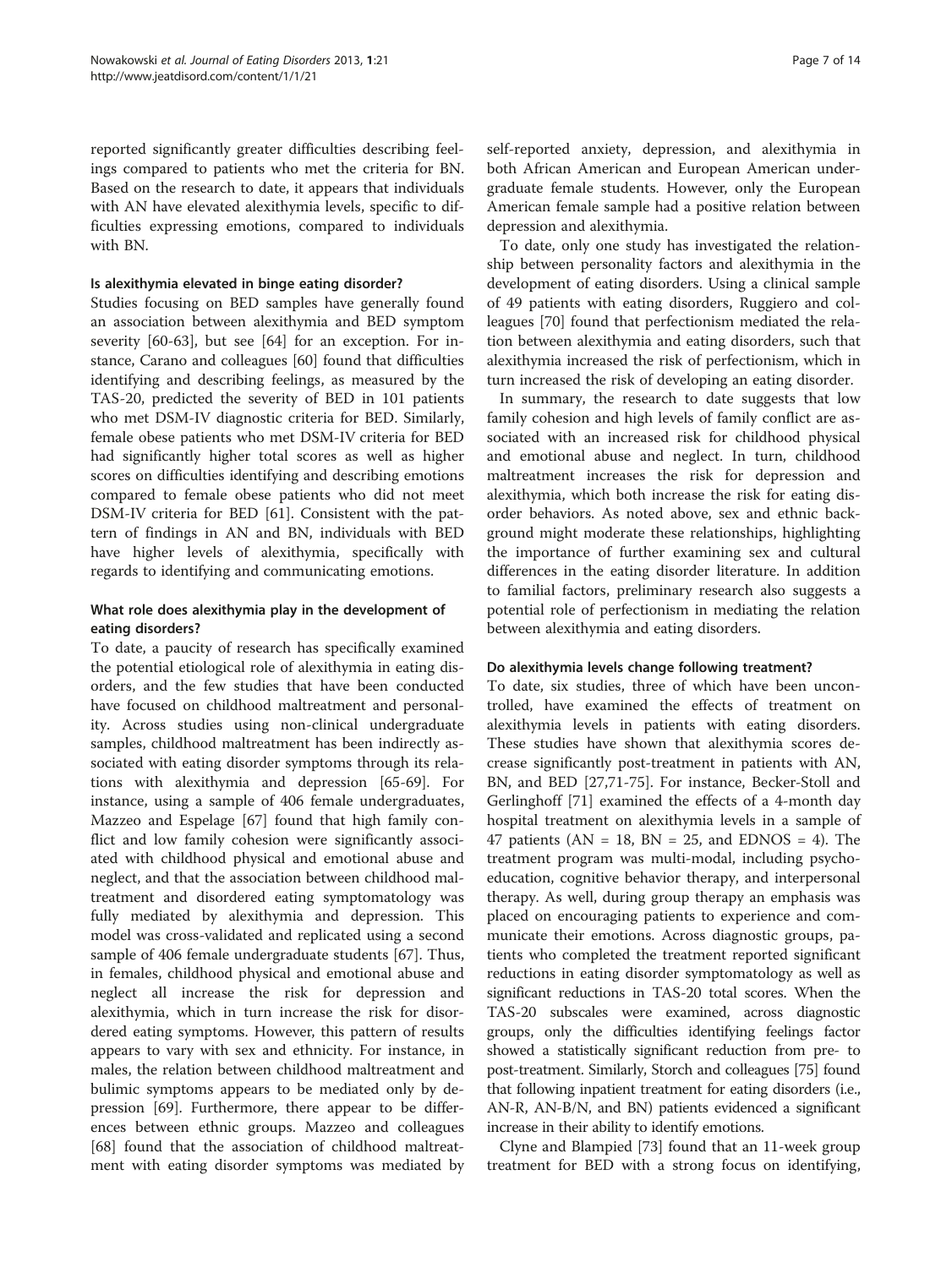communicating and managing emotions lead to significant reductions in alexithymia and depression scores from pre-treatment to post-treatment, as well as from post-treatment to follow-up, in a sample of 11 females who met criteria for BED according to self-report questionnaires. Similarly, Ciano and colleagues [\[72](#page-13-0)] compared the effects of group-analytic therapy  $(n = 6)$  and group psychoeducation ( $n = 5$ ) on alexithymia levels in patients with BED. The group-analytic therapy focused on identifying and accepting intrapsychic conflicts that underlie disordered eating behaviors while the psychoeducation focused on communication and assertiveness skills training, nutrition education, and problem solving. While patients in both treatments evidenced significant symptom improvement at post-treatment and at the 6- and 12-month follow-up assessments, only patients in the psychoeducation group also showed a significant improvement in their ability to describe their feelings.

In sum, evidence suggests that psychological treatment leads to a significant improvement in alexithymia scores from pre- to post-treatment. However, the question remains about the clinical significance of the decrease in alexithymia scores. That is, after patients receive treatment, are their alexithymia scores still elevated compared to controls? To date, only one controlled study has investigated this question. de Groot and colleagues [[27\]](#page-12-0) examined the effectiveness of a group day hospital treatment program in 31 female patients with a diagnosis of BN. Patients completed the TAS pre- and posttreatment, and a group of 20 nurses who served as the control group, completed the TAS at one time-point. de Groot and colleagues [[27](#page-12-0)] found that, despite a statistically significant reduction in the alexithymia total score and the difficulties identifying and describing feelings factor scores, the patients still had significantly higher alexithymia scores at post-treatment compared to the controls. Furthermore, although there was a significant decrease in the percentage of patients who were categorized as alexithymic from pre- to post-treatment, the percentage of patients who were alexithymic at posttreatment was still significantly higher compared to the percentage of controls who were alexithymic. This is the only controlled treatment study to date that has investigated alexithymia levels pre and post-treatment, and unfortunately the implications of its results are limited by the biased control group (i.e., nurses working in the hospital). An examination of alexithymia scores across studies, however, shows that across non-treatment studies, the control group scores on the TAS and TAS-20 range from 53.0 [[5\]](#page-11-0) to 63.7 [\[43\]](#page-12-0) and 43.10 [\[28](#page-12-0)] to 47.0 [[41\]](#page-12-0), respectively. An examination of the alexithymia scores in the treatment studies reviewed shows that, with the exception of the study by Becker-Stoll and Gerlinghoff [[71\]](#page-13-0), the post-treatment alexithymia scores are still

higher compared to the control scores reported in the literature. Thus, the decrease in alexithymia scores from pre to post-treatment, although statistically significant, may not lower alexithymia levels to the values reported by controls.

Given the clear association between alexithymia and depression, a critical question is whether the changes in alexithymia scores from pre-treatment to post-treatment can be explained by changes in depression scores. Surprisingly, only two studies to date have examined this question. Sexton and colleagues [\[40](#page-12-0)] found that scores for difficulties identifying and difficulties describing feelings decreased following inpatient psychological treatment in a sample of 53 female inpatients with eating disorders (AN-R, AN-BP, and BN). However, this change was accounted for by a decrease in depressive symptoms. The authors did not describe the treatment protocol used, thus making it difficult to determine whether special emphasis was placed on helping patients to identify and communicate their feelings. In another study, de Groot and colleagues [\[27](#page-12-0)] found that in a sample of 31 females with a diagnosis of BN who completed a group day hospital treatment program, both alexithymia, as measured by the TAS, and depression decreased significantly from pre-treatment to post-treatment. Although there was a statistically significant relation between alexithymia and depression scores both at pre-treatment and at post-treatment, it was found that both patients who were depressed at pre-treatment but not at posttreatment, as well as patients who were not depressed at either time-point, had statistically significant decreases in alexithymia scores from pre-treatment to posttreatment. Thus, although alexithymia and depression may be significantly related, there is evidence that alexithymia is not simply a by-product of depression because there was improvement in alexithymia scores even when depression scores were stable.

Based on the research reviewed, it appears that psychological treatments for eating disorders lead to statistically significant decreases in alexithymia scores from pre-treatment to post-treatment, although in the majority of cases, the alexithymia scores are still elevated at post-treatment compared to controls. There is a need for more controlled treatment studies to better understand changes in alexithymia from pre- to posttreatment and the potential mediators of this change.

#### Review

In summary, there is a robust body of literature illustrating that alexithymia levels, both from a continuous and a categorical perspective, are elevated in individuals with eating disorders compared to healthy controls. Furthermore, individuals with eating disorders have specific deficits in identifying and communicating emotions. One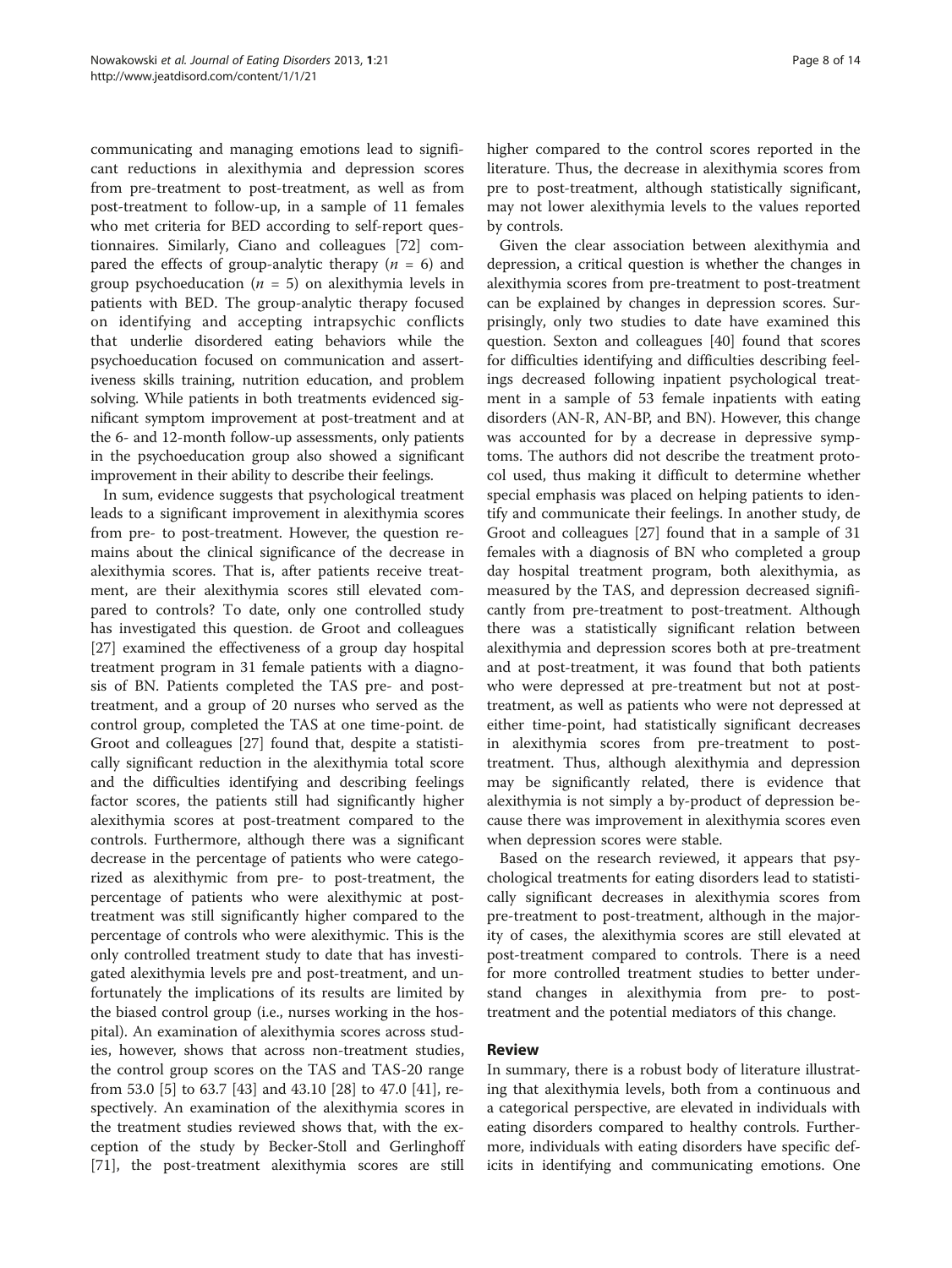question that arises is whether alexithymia is a state or trait variable. There is strong evidence that alexithymia is not simply a by-product of eating disorder symptomatology. However, the evidence is mixed regarding whether alexithymia is independent of general distress. Although some studies have found that individuals with eating disorders no longer display elevated alexithymia scores once depression levels are controlled for [[4,](#page-11-0)[26,36,39\]](#page-12-0), other studies have shown that individuals with eating disorders continue to have elevated alexithymia scores, even when depression levels are controlled for [\[5](#page-11-0)[,24,27,40\]](#page-12-0). Furthermore, research evidence from treatment studies suggests that alexithymia levels decrease even when depression levels remain stable [[27](#page-12-0)] and pharmacotherapy with antidepressants decreases depression levels but not alexithymia levels in individuals with high levels of both alexithymia and depression [\[31](#page-12-0)]. Lastly, genetic studies have shown that alexithymia has its own heritability component that cannot be fully explained by depression or a genetic susceptibility to general distress and psychopathology [[76](#page-13-0)]. Consequently, although the evidence is mixed, it does suggest that alexithymia, although significantly related to depression, is an independent construct that needs to be considered separately from depression.

From a developmental perspective, structural equation modeling has suggested that childhood maltreatment has an indirect influence on eating disorder symptomatology such that the association between childhood maltreatment and eating symptomatology is mediated by alexithymia and depression, although there are some sex and cultural differences in these relations [\[65](#page-12-0)-[69\]](#page-12-0). The identification of children with a history of childhood maltreatment and early intervention focused on depressive symptoms and the identification and communication of emotions may act as a protective factor and decrease the risk for the development of later disordered eating.

With respect to treatment, alexithymia levels decrease significantly in response to psychological treatments that place an emphasis on identifying and describing emotions in addition to symptom reduction [[27](#page-12-0)[,71](#page-13-0)-[75](#page-13-0)]. However, despite these significant decreases in alexithymia scores from pre- to post-treatment, alexithymia scores still remain elevated compared to control scores at posttreatment, suggesting that more intensive treatment focused on emotion regulation may be needed.

#### Critical appraisal of the research

The research that has been conducted to date has a number of strengths, including the use of large clinical and non-clinical samples to cover the entire spectrum of eating disorder behaviors, and the use of psychometrically valid measures for the assessment of eating disorder behaviors and alexithymia. However, there are a number of limitations that should be taken into consideration when conducting future research on the role of alexithymia in eating disorders.

First, almost all of the studies to date have been crosssectional in nature, thus making it difficult to determine the direction of causality. The treatment studies conducted to date, although more longitudinal in nature, are also limited by the fact that alexithymia was measured only at pre-treatment and at post-treatment, again raising questions about causality. For instance, do alexithymia scores decrease before eating disorder symptomatology? Does eating disorder symptomatology decrease before alexithymia? What is the relation between changes in depression scores and changes in eating disorder symptomatology and alexithymia scores? Are there specific aspects of the treatment protocol that facilitate the decrease of alexithymia scores? These important empirical questions remain unanswered.

The assessment of alexithymia, eating disorder symptomatology, and depression at multiple time-points during treatment would be helpful in understanding the sequence of change during treatment, as well as the factors that may contribute to the decrease in alexithymia scores during treatment. Furthermore, with regards to treatment, longer follow-up periods are required to examine the maintenance of changes in alexithymia scores over time. As mentioned previously, although alexithymia scores decrease significantly from pre to post-treatment, the post-treatment alexithymia scores are still elevated compared to controls. However, it is possible that alexithymia scores continue to decrease following the completion of treatment as patients generalize the skills learned in treatment. Thus, a study that included multiple follow-up assessments (i.e., 1-month, 3-months, 6-months, 12-months post-treatment) would elucidate the long-term effects of treatment on alexithymia scores.

Longitudinal family-based studies may also enhance our understanding of the role of alexithymia in eating disorders. Given that eating disorders have a genetic basis [[77\]](#page-13-0), offspring of parents with a history of eating disorders are at an increased risk for developing disordered eating. Thus, assessing alexithymia levels and eating patterns in children of patients with eating disorders over time may help to better define the role of alexithymia in the development of eating disorders.

In addition to the cross-sectional nature of the studies, another limitation of the research to date is the reliance on self-report measures of alexithymia. Across studies, alexithymia has been assessed through a self-report measure that requires participants to reflect on their ability to identify and describe emotions as well as their cognitive style. However, individuals who struggle with these skills may experience difficulties reflecting on their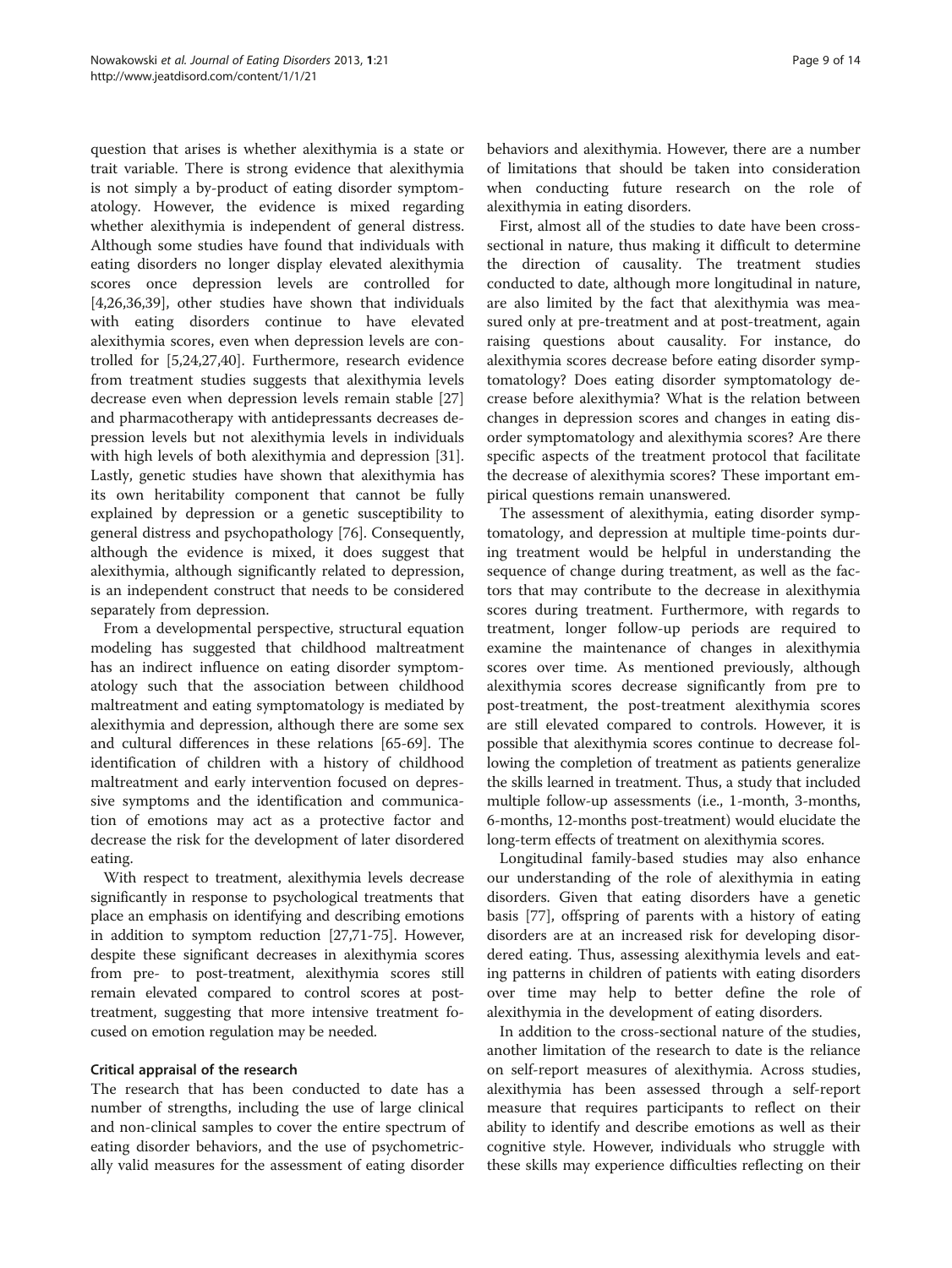abilities and may not report accurately on their skills. In response to this challenge, a few studies have begun to use observer-rated and skills-based measures of alexithymia. For instance, Berthoz and colleagues [[57](#page-12-0)] found significant relations between self-reported TAS-20 scores and scores on the Observer Alexithymia Scale completed by a selected family member in a sample of 75 females with a diagnosis of an eating disorder. Using a skills-based approach, Zonnevijlle-Bender and colleagues [\[34](#page-12-0)] found that females between the ages of 12 and 18 years who met DSM-IV diagnostic criteria for AN self-reported significantly higher scores on the TAS-20 compared to controls, and also performed significantly worse on an emotion recognition task that required them to label pictures of emotional facial expressions. In a later study, Zonnevijlle-Bender and colleagues [[78\]](#page-13-0) identified a similar pattern of results in adult females with AN.

As described above, some studies using skill-based assessments have found consistency across self-report and skills-based assessments of alexithymia. Others, however, have produced inconsistent findings. For example, despite significant group differences on the TAS-20, female patients with AN and controls did not differ on the Levels of Emotional Processing Scale (LEAS) [[79,80\]](#page-13-0), a task which requires participants to rate how they would feel in 20 different scenarios [[39,](#page-12-0)[81\]](#page-13-0). There is some suggestion that the LEAS may measure a different aspect of alexithymia than the TAS-20 because the LEAS is not significantly correlated with the TAS-20 difficulties identifying and describing emotions factors, but is significantly correlated with the externally-oriented thinking factor [[81\]](#page-13-0). Thus, the lack of group differences on the LEAS may be accounted for by the fact that identifying and describing emotions appear to be the main emotional processing deficits in eating disorders. The discrepant findings between the LEAS and the TAS-20 highlight the need to more precisely define the specific constructs that are being assessed by the various measures of alexithymia, and to identify overlapping and unique features.

Research on alexithymia and eating disorders has primarily been conducted using female Caucasian samples. Thus, there is a paucity of research that considers sex differences, especially with regards to AN and BN, as well as variability due to ethnicity. The few studies that have considered sex and ethnicity, however, suggest that they may be important moderating variables that warrant further investigation [[68](#page-12-0),[69](#page-12-0)].

From a theoretical perspective, it is important to consider whether the application of the term alexithymia to the emotion deficits observed in patients with eating disorders is accurate. As described in the introduction, the original conceptualization of alexithymia consisted of 4

characteristics: 1) difficulties identifying feelings and differentiating between feelings and bodily sensations; 2) difficulties describing feelings; 3) lack of fantasy; and 4) an externally-oriented thinking style. Based on the studies to date, individuals with eating disorders only endorse two out of four of the characteristics of alexithymia, although the lack of fantasy life factor has not been adequately assessed. It is important to consider whether applying the term alexithymic to patients with eating disorders is accurate based on the research to date, or whether it would be more accurate to highlight specific deficits in identifying and describing emotions.

Moreover, questions have been raised regarding the similarities and differences between alexithymia and interoceptive awareness. Interoceptive awareness has been defined as the ability to "recognize and accurately respond to emotional states" [\[82\]](#page-13-0), p. 6, and it is typically assessed using the Interoceptive Awareness subscale of the Eating Disorder Inventory (EDI) [\[43](#page-12-0)]. The EDI defines low interoceptive awareness as "confusion and apprehension in recognizing and accurately responding to emotional states" [[82\]](#page-13-0), p. 6. Research has demonstrated that individuals with eating disorders have low levels of interoceptive awareness [\[83](#page-13-0)]. During the development of the TAS, Bagby and colleagues [\[13\]](#page-11-0) incorporated 4 items from the Interoceptive Awareness Scale of the EDI [[44](#page-12-0)] for the difficulties identifying feelings factor. Across studies, it has been shown that alexithymia and interoceptive awareness are significantly positively correlated, even when controlling for the overlapping questions [[28,51\]](#page-12-0). The main factors that differentiate between alexithymia and interoceptive awareness are that alexithymia also focuses on cognitive factors, such as an externally-oriented cognitive style. However, as seen through the present review, individuals with eating disorders only have elevated scores on the difficulties identifying and communicating emotions factors. Therefore, based on the research to date, it appears that alexithymia and interoceptive awareness both refer to the same concept. Thus, consolidating the two lines of research may help in creating a more parsimonious explanation for emotional processing deficits in eating disorders.

#### Strengths and limitations of this review paper

The current paper provides a thorough, comprehensive review of the literature on alexithymia and eating disorders. It is important, however, to note some of the methodological limitations of the current review paper. First, although limiting the review paper to studies that used the TAS to assess alexithymia enhanced our ability to compare results across studies, it is also a limitation, as the paper does not include studies using other selfreport and behavioral measures of alexithymia. Second, only one database (i.e., PsycInfo) was used to identify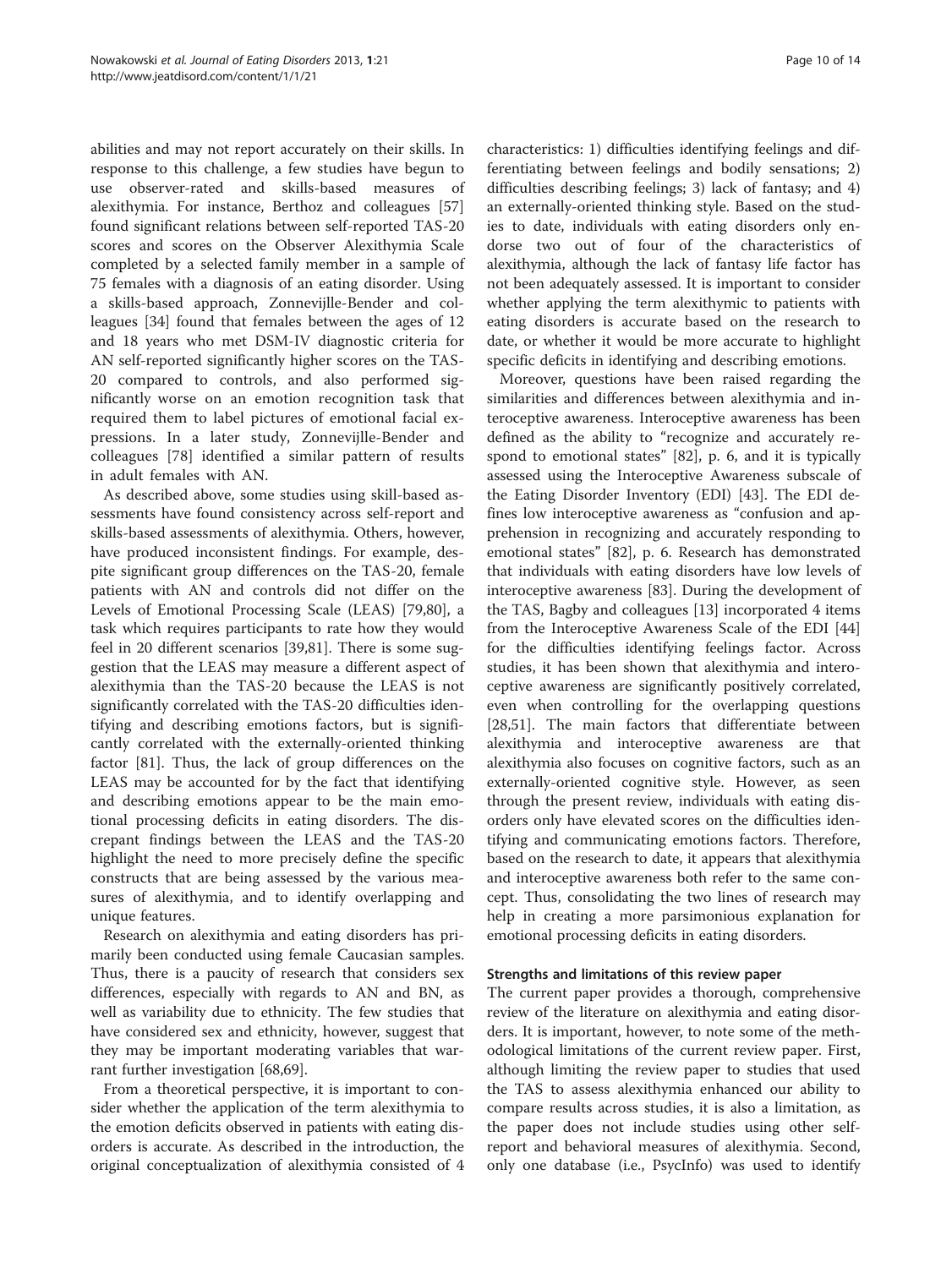relevant articles and the database search was limited to English language papers. Third, only one author extracted the articles from the database and appraised them. Thus, we do not have reliability data for the extraction and appraisal process. Despite these limitations, to the best of our knowledge, this is the first comprehensive review paper focused on alexithymia and eating disorders, and the findings of the paper have theoretical and clinical implications for our understanding of eating disorders.

#### Clinical implications

Cognitive behavior therapy and interpersonal therapy are the most widely used and studied psychological treatments for eating disorders. Cognitive behavior therapy focuses on teaching behavioral strategies to help patients restore normal eating, identifying and understanding triggers for their eating disorder behaviors, and examining and modifying their cognitions related to food, shape, and weight [\[84,85\]](#page-13-0). Interpersonal therapy views interpersonal problems as underlying eating disorder symptoms and focuses on helping patients learn more effective strategies for dealing with interpersonal challenges, such as improving communication skills, modifying expectations in relationships, and identifying and modifying problematic interaction styles [\[86](#page-13-0)]. According to the National Institute for Health and Clinical Excellence guidelines [\[87](#page-13-0)], CBT is the first line treatment for BN and BED while IPT is a second line treatment for BN. To date, no one treatment has been identified as clearly superior for AN (see [[88](#page-13-0)] for a review).

It is important to note, however, that even with CBT, fewer than 50% of patients with BN experience a full recovery and the outcomes are even worse for patients with AN [[88](#page-13-0)]. Thus, a significant proportion of individuals with eating disorders are not being helped considerably by our current treatment approaches. Given the significant role of emotion dysregulation in eating disorders and the finding that alexithymia is a negative predictor of treatment outcome [\[89](#page-13-0)], a treatment approach that emphasizes identifying and coping with emotions, in combination with traditional CBT strategies for normalizing eating, may assist in improving treatment efficacy. One treatment approach that has emotion dysregulation as a key pillar to its theoretical orientation is dialectical behavior therapy (DBT) [\[90,91\]](#page-13-0). Dialectical behavior therapy combines CBT approaches with acceptance-based approaches [[92](#page-13-0)] and suggests that maladaptive behaviors, such as self-harm, function to regulate negative emotions in individuals who lack emotion regulation skills [[90\]](#page-13-0). Thus, from a DBT perspective, the behaviors that are considered maladaptive in eating disorders, such as bingeing, purging, restricting food intake, exercising excessively, and using laxatives/diuretics, are negatively reinforced, as they function to regulate emotions and decrease feelings of distress [\[93,94](#page-13-0)]. Consequently, helping patients develop more adaptive strategies to cope with their emotions should help patients improve their eating disorder behaviors.

Dialectical behavior therapy includes learning a number of strategies, often in group format, that are directly focused on increasing patients' skills to adaptively cope with strong urges and emotions. These strategies include: mindfulness, emotion regulation, distress tolerance, and interpersonal effectiveness [\[91](#page-13-0)].

The empirical evidence on DBT for BED and BN is currently in its infancy. To date, two case studies [[95-97](#page-13-0)], an uncontrolled group treatment study [\[98](#page-13-0)], two wait-list studies and one active control treatment study [[93,98,99](#page-13-0)] have been conducted. Across these studies, there is evidence that DBT leads to significant reductions in binge eating and purging behaviors from pre-treatment to post-treatment in patients with BN and BED, and that these reductions are maintained at 6-month follow-up [[93,95,98\]](#page-13-0). There is also evidence of significant reductions in the tendency to eat when feeling anxious, depressed, or angry in patients with BN [\[95](#page-13-0)], but not in patients with BED [[93](#page-13-0),[98](#page-13-0)].

To date, no studies have examined DBT for AN. However, there is some very preliminary evidence for the effectiveness of various emotion-based treatments for AN, including emotion-focused therapy [\[100\]](#page-13-0), cognitive remediation and emotion skills training [[101\]](#page-13-0), and emotion acceptance behavior therapy [\[102\]](#page-13-0). Below, we provide a brief overview of these newer treatment approaches, highlighting key findings with regards to changes in emotion regulation skills. A detailed review of these newer treatment approaches is beyond the scope of the current paper.

Dolhanty and Greenberg [[100](#page-13-0)] describe a single case study involving a 24-year old female with severe AN-R who experienced significant reductions in alexithymia scores following emotion-focused therapy. Emotionfocused therapy views emotions as being essential in helping individuals to understand the world and to respond effectively to various demands, challenges, and situations [\[103](#page-13-0)]. However, when individuals are raised in an environment that models emotions as being unacceptable (e.g., children being told that they should not cry) or overwhelming (e.g., mothers becoming overwhelmed by their children's anxiety) then people are at an increased risk for developing emotional difficulties due to an inability to identify and/or regulate their emotions. Thus, the goal of emotion-focused therapy is to help patients increase their awareness and expression of their emotions while learning to react to their emotions in a more adaptive and healthy way that will aid their personal growth and development [[104,105\]](#page-13-0).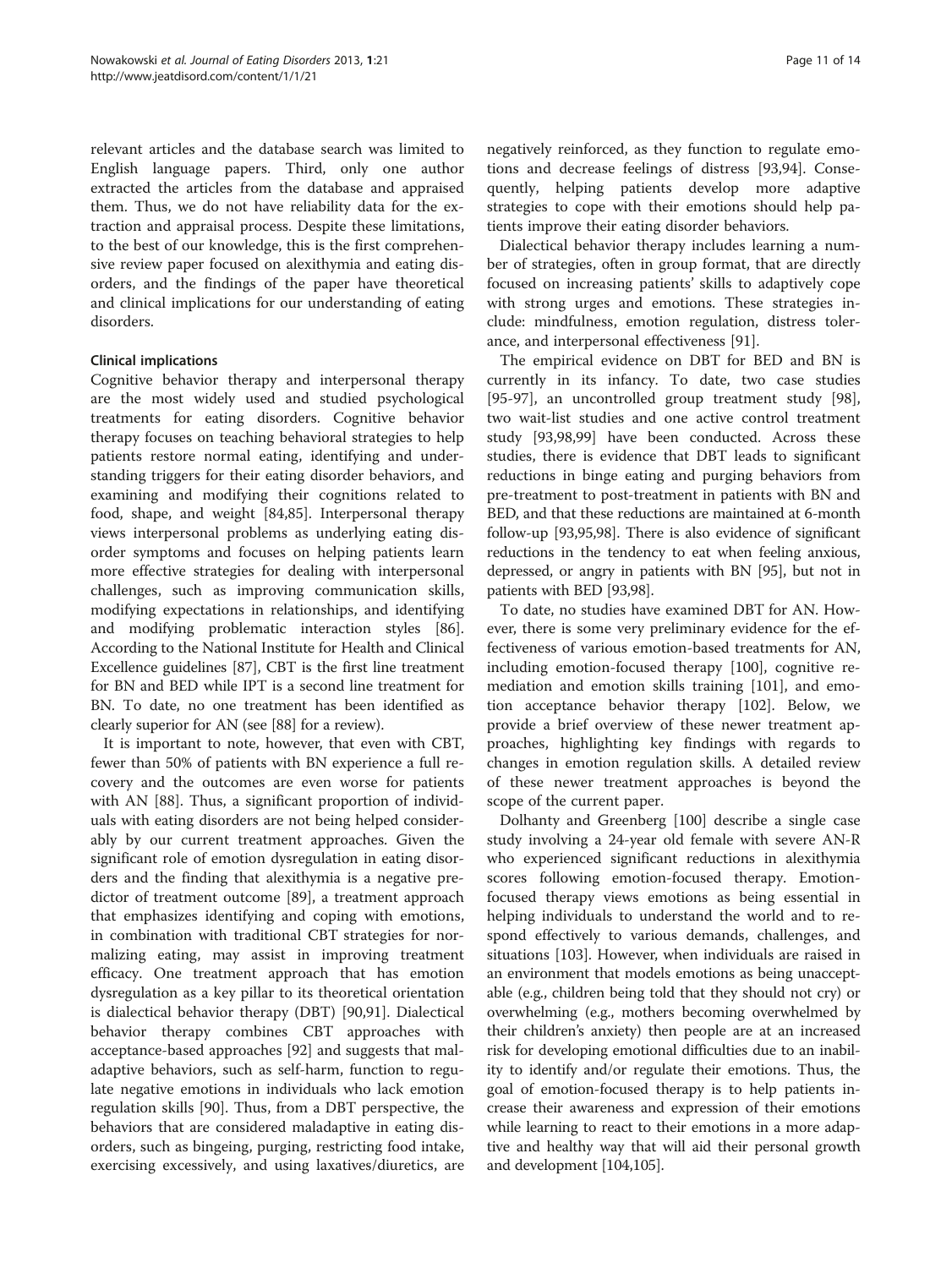<span id="page-11-0"></span>There is also some evidence regarding the effectiveness of skills-based treatments for AN. Money and colleagues [[101\]](#page-13-0) developed a skills-based adjunct to inpatient treatment for AN focused on modifying cognitive rigidity and developing skills in identifying and regulating emotions. In a case study of an adult female patient with AN, Money and colleagues [\[101\]](#page-13-0) showed that the treatment was acceptable to the patient and lead to a small reduction in alexithymia scores, especially with regards to difficulties with identifying feelings [\[101](#page-13-0)]. Another recently developed treatment for AN is emotion acceptance behavior therapy [\[102](#page-13-0)]. This therapeutic approach combines the standard components of treatment for AN (i.e., weight restoration, normalizing eating behaviors) with "psychotherapeutic techniques designed to increase emotional awareness, decrease emotional avoidance, and encourage resumption of valued activities and relationships outside the eating disorder" ([\[102\]](#page-13-0), p. 422). A series of case studies has shown that this treatment is effective in reducing AN symptoms, increasing awareness and tolerance of emotions, and is also rated as acceptable by patients [[102\]](#page-13-0).

In conclusion, a number of different emotion-focused treatment protocols have been developed for eating disorders. The research on the majority of these protocols is still in its infancy and there is a need for more studies with larger sample sizes and controlled study designs to provide more insights as to the effectiveness of emotionfocused therapy for eating disorders, especially AN.

#### Conclusion

In summary, there is a robust body of literature showing that individuals with eating disorders experience difficulties identifying and describing emotions. Given these affect-related difficulties, it is important that eating disorder treatment protocols also incorporate a focus on emotions and emotion regulation. Future research should aim to address some of the methodological limitations in the research to date, including sole reliance on self-report measures of alexithymia, lack of experimental studies, lack of consideration of sex and ethnic differences, and an exclusive focus on negative emotions. An improved understanding of the role of emotions in eating disorders will help to enhance treatment protocols and better understand the etiological and maintenance factors involved in eating disorders.

#### Competing interests

The authors do not have any competing interests to report.

#### Authors' contributions

MN conceived the topic, conducted the literature review and drafted the manuscript. TM and SC helped with developing the topic, and drafting and editing the manuscript. All authors read and approved the final manuscript.

#### Acknowledgements

The preparation of this paper was supported by an Ontario Mental Health Foundation Research Studentship awarded to the first author.

#### Author details

<sup>1</sup>Department of Psychology, Ryerson University, 350 Victoria Street, Toronto Ontario M5B 2K3, Canada. <sup>2</sup> Eating Disorder Program, The Toronto General Hospital, 200 Elizabeth Street, Toronto, Ontario M5G 2C4, Canada.

Received: 6 March 2013 Accepted: 25 April 2013 Published: 18 June 2013

#### References

- 1. Sifneos PE: The prevalence of 'alexithymic' characteristics in psychosomatic patients. Psychother Psychosom 1973, 22:255–262.
- 2. Cochrane CE, Brewerton TD, Wilson DB, Hodges EL: Alexithymia in the eating disorders. Int J Fat Disorder 1993, 14:219-222.
- 3. De Berardis D, Carano A, Gambi F, Campanella D, Giannetti P, Ceci A, Mancini E, La Rovere R, Cicconetti A, Penna L, Di Matteo D, Scorrano B, Cotellessa C, Salerno RM, Serroni N, Ferro FM: Alexithymia and its relationships with body checking and body image in a non-clinical female sample. Eat Behav 2007, 8:296–304.
- 4. Eizaguirre AE, de Cabezon AOS, de Alda IO, Olariaga LJ, Juaniz M: Alexithymia and its relationships with anxiety and depression in eating disorders. Pers Indiv Differ 2004, 36:321–331.
- 5. Jimerson DC, Wolfe BE, Franko DL, Covino NA, Sifneos PE: Alexithymia ratings in bulimia nervosa: clinical correlates. Psychosom Med 1994, 56:90–93.
- 6. Karukivi M, Hautala L, Korpelainen J, Haapasalo-Pesu KM, Liuksila PR, Joukamaa M, Saarijarvi S: Alexithymia and eating disorder symptoms in adolescents. Eat Disord 2010, 18:226–238.
- 7. Kiyotaki Y, Yokoyama K: Relationships of eating disturbances to alexithymia, need for social approval, and gender identity among Japanese female undergraduate students. Pers Indiv Differ 2006, 41:609–618.
- 8. Rastam M, Gillberg C, Gillberg IC, Johansson M: Alexithymia in anorexia nervosa: a controlled study using the 20-item Toronto Alexithymia Scale. Acta Psychiat Scand 1997, 95:385–388.
- 9. Cooper MJ: Cognitive theory in anorexia nervosa and bulimia nervosa: progress, development and future directions. Clin Psychol Rev 2005, 25:511–531.
- 10. Cooper MJ, Wells A, Todd G: A cognitive theory of bulimia nervosa. Brit J Clin Psychol 2004, 43:1–16.
- 11. Fairburn CG, Cooper Z, Shafran R: Cognitive behaviour therapy for eating disorders: a 'transdiagnostic' theory and treatment. Behav Res Ther 2003, 41:509–528.
- 12. Corstorphine E: Cognitive-emotive-behavioural therapy for the eating disorders: working with beliefs about emotions. Eur Eat Disord Rev 2006, 14:448–461.
- 13. Bagby RM, Taylor GJ, Parker JDA: Construct validity of the Toronto Alexithymia Scale. Psychother Psychosom 1988, 50:29–34.
- 14. Tylka TL, Subich LM: Exploring the construct validity of the eating disorder continuum. J Couns Psychol 1999, 46:268-276.
- 15. Taylor GJ, Bagby RM, Parker JDA: The Revised Toronto Alexithymia Scale: some reliability, validity, and normative data. Psychother Psychosom 1992, 57:34–41.
- 16. Bagby RM, Parker JDA, Taylor GJ: The twenty-item Toronto Alexithymia Scale: I. item selection and cross-validation of the factor structure. J Psychosom Res 1994, 38:23–32.
- 17. Bressi C, Taylor G, Parker J, Bressi S, Brambilla V, Aguglia E, Allegranti I, Bongiorno A, Giberti F, Bucca M, Todarello O, Callegari C, Vender S, Gala C, Invernizzi G: Cross validation of the factor structure of the 20-item Toronto Alexithymia Scale: an Italian multicenter study. J Psychosom Res 1996, 41:551–559.
- 18. Loas G, Corcos M, Stephan PH, Pellet J, Bizouard P, Venisse JL, Perez-Diaz F, Guelfi JD, Flament M, Jeammet P: Factorial structure of the 20-item Toronto Alexithymia Scale: confirmatory factorial analyses in nonclinical and clinical samples. J Psychosom Res 2001, 50:255-261.
- 19. Pandey R, Mandal MK, Taylor GJ, Parker JD: Cross-cultural alexithymia: development and validation of a Hindi translation of the 20-Item Toronto Alexithymia Scale. J Clin Psychol 1996, 52:173–176.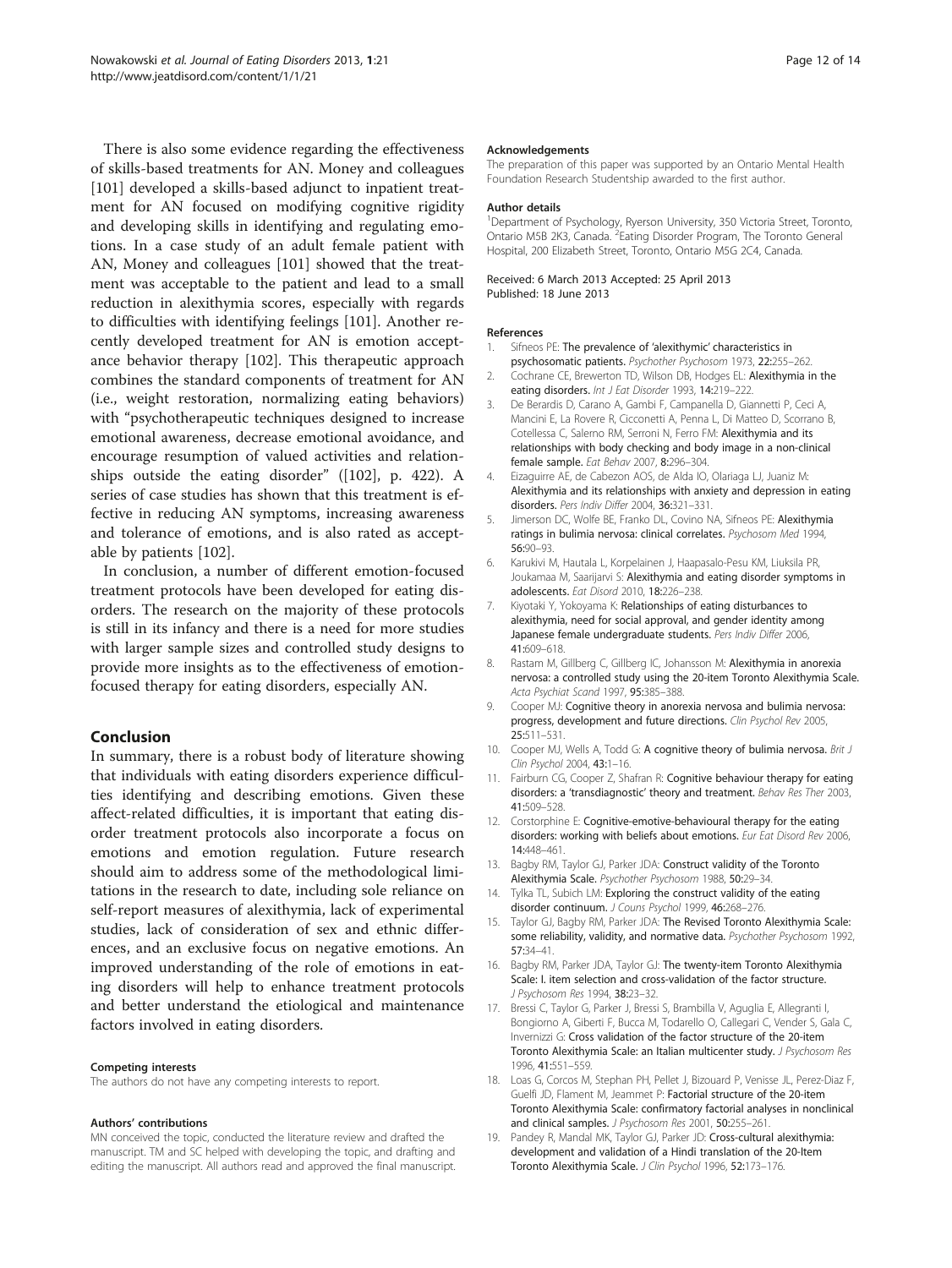- <span id="page-12-0"></span>20. Parker JDA, Bagby RM, Taylor GJ, Endler NS, Schmitz P: Factorial validity of the 20-item Toronto Alexithymia Scale. Eur J Personality 1993,  $7:221-232$
- 21. Erni T, Lotscher K, Modestin J: Two-factor solution of the 20-item Toronto Alexithymia Scale confirmed. Psychopathology 1997, 30:335–340.
- 22. Haviland MG: Structure of the twenty-item Toronto Alexithymia Scale. J Pers Assess 1996, 66:116–125.
- 23. Beales DL, Dolton R: Eating disordered patients: personality, alexithymia, and implications for primary care. Brit J Gen Pract 2000, 50:21-26.
- 24. Bourke MP, Taylor GJ, Parker JD, Bagby RM: Alexithymia in women with anorexia nervosa: a preliminary investigation. Brit J Psychiat 1992, 161:240–243.
- 25. Bydlowski S, Corcos M, Jeammet P, Paterniti S, Berthoz S, Laurier C, Chambry J, Consoli SM: Emotion-processing deficits in eating disorders. Int J Eat Disord 2005, 37:321–329.
- 26. Corcos M, Guilbaud O, Speranza M, Paterniti S, Loas G, Stephan P, Jeammet P: Alexithymia and depression in eating disorders. Psychiatry Res 2000, 93:263–266.
- 27. de Groot JM, Rodin G, Olmsted MP: Alexithymia, depression, and treatment outcome in bulimia nervosa. Compr Psychiat 1995, 36:53-60.
- 28. De Panfilis C, Rabbaglio P, Rossi C, Zita G, Maggini C: Body image disturbance, parental bonding and alexithymia in patients with eating disorders. Psychopathology 2003, 36:239-246.
- 29. Deborde AS, Berthoz S, Wallier JM, Fermanian J, Falissard B, Jeammet P, Corcos M: The Bermond-Vorst Alexithymia Questionnaire cutoff scores: a study in eating-disordered and control subjects. Psychopathology 2008, 41:43–49.
- 30. Montebarocci O, Codispoti M, Surcinelli P, Franzoni E, Baldaro B, Rossi N: Alexithymia in female patients with eating disorders. Eat Weight Disord-St 2006, 11:14–21.
- 31. Schmidt U, Jiwany A, Treasure J: A controlled study of alexithymia in eating disorders. Compr Psychiat 1993, 34:54–58.
- 32. Sureda B, Valdes M, Jodar I, de Pablo J: Alexithymia, type A behaviour and bulimia nervosa. Eur Eat Disord Rev 1999, 7:286–292.
- 33. Taylor G, Parker JDA, Bagby MR, Bourke MP: Relationships between alexithymia and psychological characteristics associated with eating disorders. J Psychosom Res 1996, 41:561-568.
- 34. Zonnevijlle-Bender MJS, van Goozen SHM, Cohen-Kettenis PT, van Elburg A, van Engeland H: Do adolescent anorexia nervosa patients have deficits in emotional functioning? Eur Child Adoles Psy 2002, 11:38–42.
- 35. Zonnevylle-Bender MJS, van Goozen SHM, Cohen-Kettenis PT, van Elburg A, van Engeland H: Emotional functioning in adolescent anorexia nervosa patients: a controlled study. Eur Child Adoles Psy 2004, 13:28-34.
- 36. Gilboa-Schechtman E, Avnon L, Zubery E, Jeczmien P: Emotional processing in eating disorders: specific impairment or general distress related deficiency? Depress Anxiety 2006, 23:331–339.
- 37. Guttman H, Laporte L: Alexithymia, empathy, and psychological symptoms in a family context. Comp Psychiatr 2002, 43:448-455.
- 38. Nandrino JL, Doba K, Lesne A, Christophe V, Pezard L: Autobiographical memory deficit in anorexia nervosa: Emotion regulation and effect of duration of illness. J Psychosom Res 2006, 61:537-543.
- 39. Parling T, Mortazavi M, Ghaderi A: Alexithymia and emotional awareness in anorexia nervosa: time for a shift in the measurement of the concept? Eat Behav 2010, 11:205–210.
- 40. Sexton MC, Sunday SR, Hurt S, Halmi KA: The relationship between alexithymia, depression, and Axis II psychopathology in eating disorder inpatients. Int J Eat Disorder 1998, 23:277–286.
- 41. Speranza M, Corcos M, Loas G, Stephan P, Guilbaud O, Perez-Diaz F, Venisse JL, Bizouard P, Halfon O, Flament M, Jeammet P: Depressive personality dimensions and alexithymia in eating disorders. Psychiat Res 2005, 135:153–163.
- 42. Torres S, Guerra MP, Lencastre L, Roma-Torres A, Brandao I, Queiros C, Vieira F: Cognitive processing of emotions in anorexia nervosa. Eur Eat Disorders Rev 2011, 19:100–111.
- 43. Troop NA, Schmidt UH, Treasure JL: Feelings and fantasy in eating disorders: a factor analysis of the Toronto Alexithymia Scale. Int J Eat Disorder 1995, 18:151–157.
- 44. Garner DM, Olmsted MP: The Eating Disorder Inventory Manual. Florida: Psychological Assessment Resources; 1984.
- 45. Lecrubier Y, Sheehan DV, Weiller E, Amorin P, Bonora I, Harnet Sheehan K, Janavs J, Dunbar GC: The MINI International Neuropsychiatric Interview

(MINI) a short diagnostic structured interview: reliability and validity according to the CIDI. Eur Psychiat 1999, 12:224–231.

- 46. American Psychiatric Association: Diagnostic statistical manual of mental disorders, Third Edition. District of Columbia: Author; 1987.
- 47. American Psychiatric Association: Diagnostic statistical manual of mental disorders, Fourth Edition. 4th edition. District of Columbia: Author; 1994.
- 48. De Berardis D, Serroni N, Campanella D, Carano A, Gambi F, Valchera A, Conti C, Sepeda G, Caltabiano M, Pizzorno AM, Cotollessa C, Salerno RM, Ferro FM: Alexithymia and its relationships with dissociative experiences, body dissatisfaction and eating disturbances in a non-clinical female sample. Cognitive Ther Res 2009, 33:471-479.
- 49. Fukunishi I: Eating attitudes in female college students with self-reported alexithymic characteristics. Psychol Rep 1998, 82:35–41.
- 50. Hayaki J: Negative reinforcement eating expectancies, emotion dysregulation, and symptoms of bulimia nervosa. Int J Eat Disorder 2009, 42:552–556.
- 51. Laquatra TA, Clopton JR: Characteristics of alexithymia and eating disorders in college women. Addict Behav 1994, 19:373–380.
- Markey M, Vander Wal JS: The role of emotional intelligence and negative affect in bulimic symptomatology. Compr Psychiat 2007, 48:458–464.
- 53. Quinton S, Wagner HL: Alexithymia, ambivalence over emotional expression, and eating attitudes. Personal Indiv Differ 2005, 38:1163–1173.
- 54. Ridout N, Thom C, Wallis DJ: Emotion recognition and alexithymia in females with non-clinical disordered eating. Eat Behav 2010, 11:1–5.
- 55. Sasai K, Tanaka K, Hishimoto A: Alexithymia and its relationships with eating behavior, self esteem, and body esteem in college women. Kobe J Med Sci 2010, 56:E231–E238.
- 56. Rozenstein MH, Latzer Y, Stein D, Eviatar Z: Perception of emotion and bilateral advantage in women with eating disorders, their healthy sisters, and nonrelated healthy controls. *J Affect Disorders* 2011, 134:386-395.
- 57. Berthoz S, Perdereau F, Godart N, Corcos M, Haviland MG: Observer- and self-rated alexithymia in eating disorder patients: levels and correspondence among three measures. J Psychosom Res 2007, 62:341–347.
- 58. Lawson R, Waller G, Sines J, Meyer C: Emotional awareness among eatingdisordered patients: the role of narcissistic traits. Eur Eat Disord Rev 2008, 16:44–48.
- 59. Pascual A, Etxebarria I, Cruz MS: Emotional differences between women with different types of eating disorders. Int J Psychol Psychol Therapy 2011, 11:1–11.
- 60. Carano A, De Berardis D, Gambi F, Di Paolo C, Campanella D, Pelusi L, Sepede G, Mancini E, La Rovere R, Salini G, Cotellessa C, Salerno RM, Ferro FM: Alexithymia and body image in adult outpatients with binge eating disorder. Int J Eat Disorder 2006, 39:332-340.
- Pinaquy S, Chabrol H, Simon C, Louvet J, Barbe P: Emotional eating, alexithymia, and binge-eating disorders in obese women. Obes Res 2003, 11:195–201.
- 62. Wheeler K, Greiner P, Boulton M: Exploring alexithymia, depression, and binge eating in self-reported eating disorders in women. Perspect Psychiatr C 2005, 41:114–123.
- 63. Zeeck A, Stelzer N, Linster HW, Joos A, Hartmann A: Emotion and eating in binge eating disorder and obesity. Eur Eat Disorders Rev 2011, 19:426-437.
- 64. de Zwaan M, Bach M, Mitchell JE, Ackard D, Specker SM, Pyle RL, Pakesch G: Alexithymia, obesity, and binge eating disorder. Int J Eat Disorder 1995, 17:135–140.
- 65. Hund AR, Espelage DL: Childhood sexual abuse, disordered eating, alexithymia, and general distress: a mediation model. J Couns Psychol 2005, 52:559–573.
- 66. Hund AR, Espelage DL: Childhood emotional abuse and disordered eating among undergraduate females: mediating influence of alexithymia and distress. Child Abuse Negl 2006, 30:393-407.
- 67. Mazzeo SE, Espelage DL: Association between childhood physical and emotional abuse and disordered eating behaviors in female undergraduates: an investigation of the mediating role of alexithymia and depression. J Consult Psychol 2002, 49:86-100.
- 68. Mazzeo SE, Mitchell KS, Williams LJ: Anxiety, alexithymia, and depression as mediators of the association between childhood abuse and eating disordered behavior in African American and European American women. Psychol Women Quart 2008, 32:267–280.
- 69. Mitchell KS, Mazzeo SE: Mediators of the association between abuse and disordered eating in undergraduate men. Eat Behav 2005, 6:318–327.